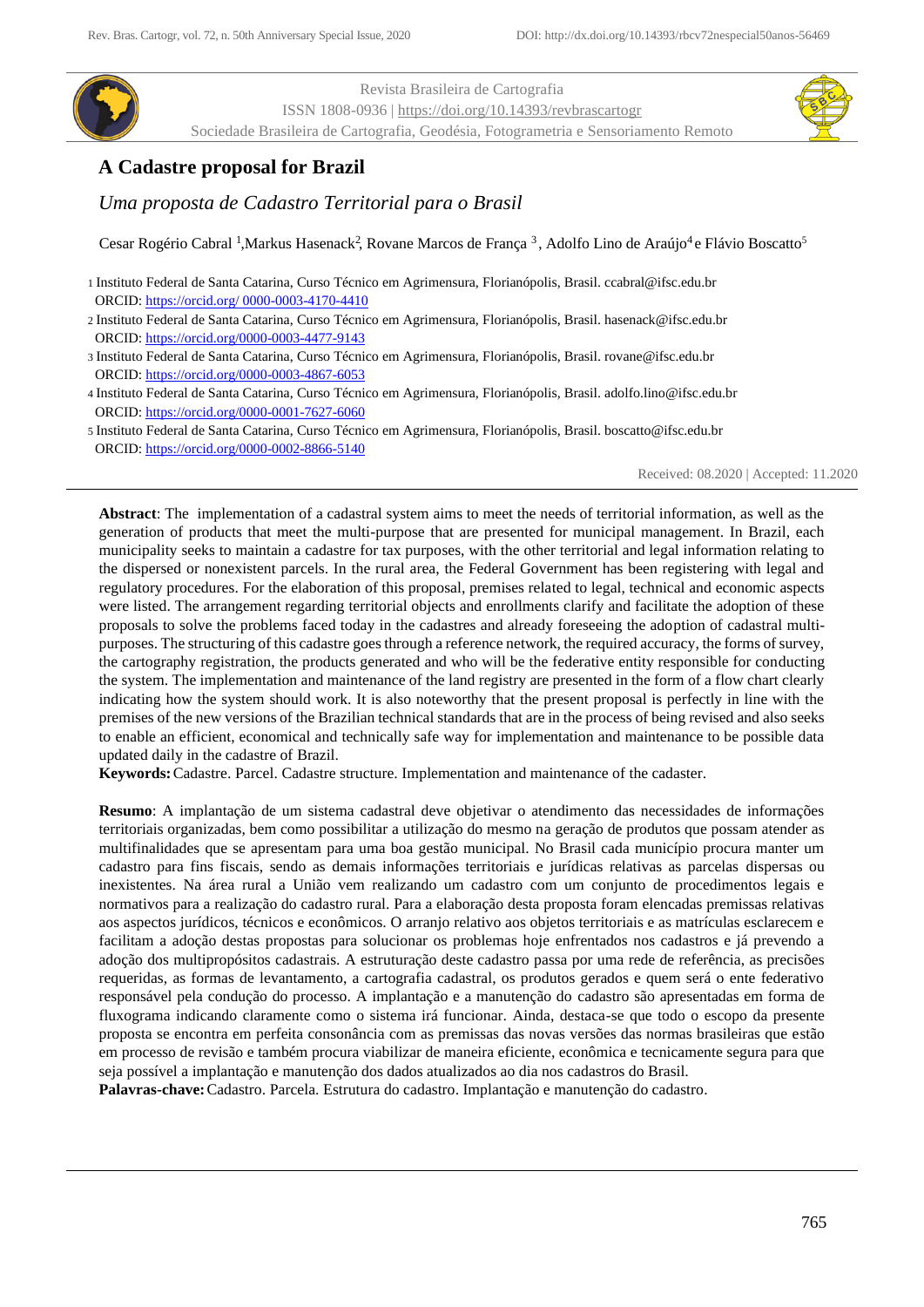# **1 INTRODUCTION**

The implementation of a cadastral system must aim at meeting the needs of organized territorial information, as well as enable its use in the generation of products that meet the multiple purposes that are required for a good municipal management.

Even though there is no cadastral system itself in Brazil, it is recognized that Federal Law 10.267/2001 (BRASIL, 2001), known as Georeferencing of Rural Property Law, is the major Brazilian legal landmark in terms of the Land Cadastre. In addition, the content of its articles, and later on the decrees that regulated it, was strongly inspired and supported by the cadastral principles propagated by the International Federation of Surveyors (FIG).

The future vision for the Cadastre, presented by FIG in the 1990s, was contained in the six declarations of Cadastre document of 2014, namely: i) Complete situation of the territory including rights and restrictions; ii) Integration between cartographic and registration data; iii) Replacement of cadastral cartography by data models; iv) Solutions for digital cadastral data; v) Favoring of public-private partnerships; and vi) Selfsustainable cadastre. To varying degrees, the statements guided the implementation and modernization of cadastral systems worldwide and do not seem to have lost their validity. (FIG, 1995; KAUFMANN; STEUDLER,1998).

In Brazil, this futuristic viewpoint for the Cadastre arrived in the mid-2000s, and impacted the law 10267/2001, which brought to the national scenery several cadastral concepts recommended by FIG, such as: parcel, parcel defining vertex, precision and tolerance of the defining vertex, unique parcel identifier, reference network for cadastral surveys, standardization of cadastral survey methods, cadastral completeness, cadastral execution over time, cadastral update, accreditation/certification procedures, among others. The present work shares this vision and seeks to apply it in its proposals.

This law, the regulatory decrees, the regulation, and the technical manuals that support it have some limitations. On one hand, its reach is restricted to rural properties, on the other, a set of weaknesses still need improvement (ARAÚJO et al., 2018). However, its good practices – consolidated over almost 20 years of application –, can and should be used when seeking for a conceptual adjustment, in order to define the elements of a Land Cadastre in Brazil. Two of these good practices are fundamental in this regard: the mechanism of parcel certification, and the correspondence between certified parcels and registrations.

More recently, FIG has released another vision on the Cadastre, somewhat more extensive, which recognizes the particularities of each location in relation to the degree of the maturity (or even non-existence) of the cadastral system and the legal and structural condition for its implementation and/or modernization. The principles of "fit-for-purpose land administration" are based in three axes of action: the focus on the purpose of meeting the local needs of a territorial management, a flexible spatial design for the Cadastre, and the incremental improvements of continuity and applicability (FIG, 1995; FIG, 2015; UN, 2016).

Defining the minimum and necessary elements of a Land Cadastre for Brazil is a challenging task, which goes through a conceptual review on some points, given that much has already been discussed in journal publications, dissertations, and theses on the subject. At the same time, it is necessary to look back to capture the essence of the theme, understand the current situation to ensure viability, and design ahead to ensure sustainability.

Within this context, the objective of the present research is to harmonize more than 30 years of research on Cadastre in Brazil, in compliance with FIG's cadastral principles and concepts, as well as the legal framework and national cadastral conjecture. The following chapters are arranged as follows: Chapter 2 shows the situation of Land Cadastre in Brazil; Chapter 3 lists the set of necessary technical premises that must be met when structuring a cadastral system that is appropriate to the existing technical and legal conditions, and also suggest the adoption of other measures that aim at improving and perfecting the system; Chapter 4 presents a discussion about the concepts of parcel and land objects (along with their relationship with registration), and a definition proposal for both (appropriate to our reality); Chapter 5 brings the necessity of a reference network, the need for normative updates, and suggestions for this; Chapter 6 presents the proposed arrangement and the operating flow to the cadastral system; and, finally, Chapter 7 shows the set of conclusions of the work.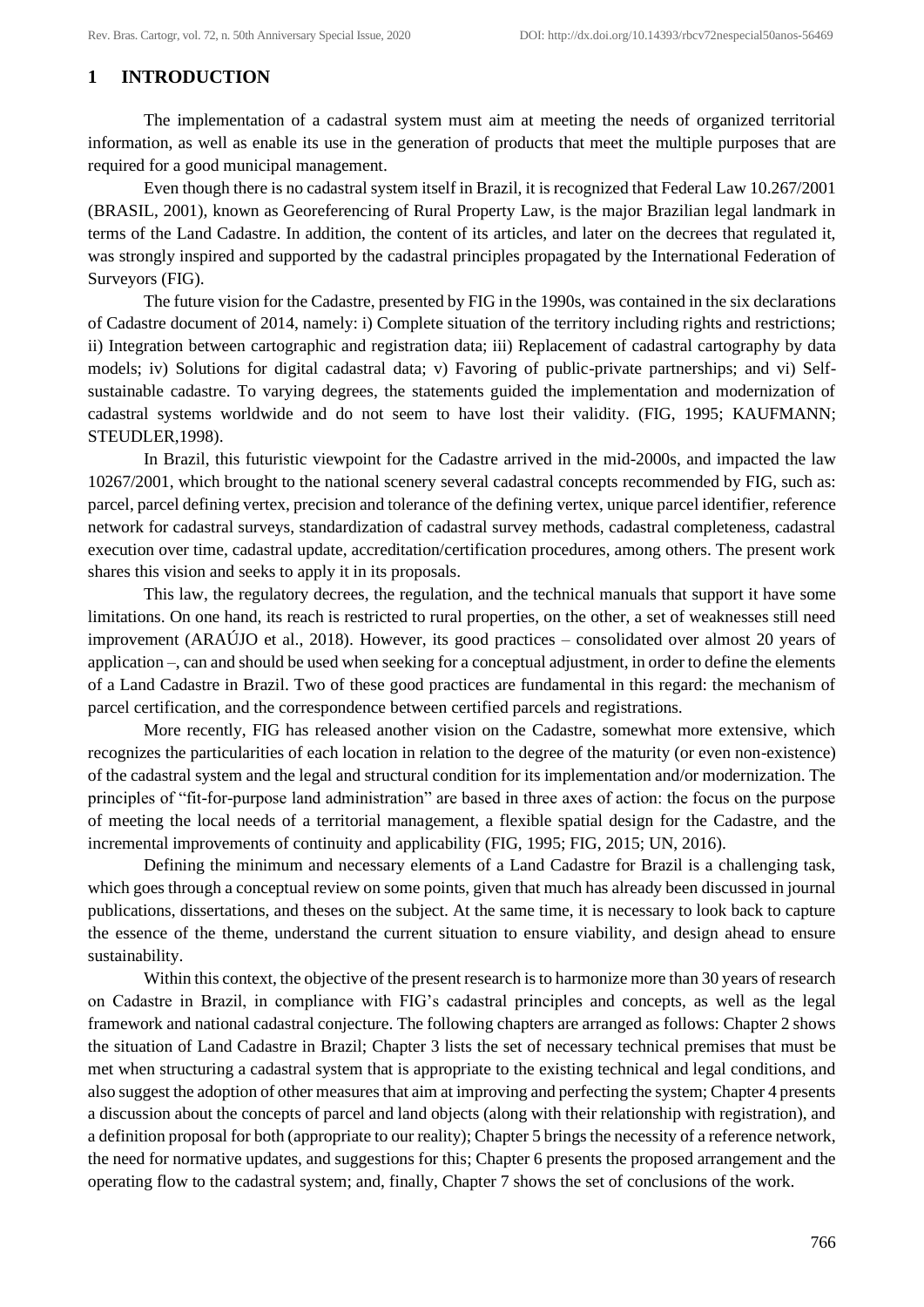# **2 THE LAND CADASTRE SITUATION IN BRAZIL**

Ideally, every Brazilian municipality should have a Land Cadastre, covering the totality of its territory, for the purposes for which it is intended; however, there is no legal provision for this to happen. Therefore, the municipality is dependent of what its management team understands as the purposes and benefits that a minimally organized Land Cadastre will provide to its residents. In a research about land regularization in eight municipalities, Santos and Antunes (2020) indicate the lack of registration in these areas, making it difficult to carry out the work and reducing the costs involved in the process.

Each municipality seeks to maintain a cadastre for tax purposes, aiming at collecting taxes in the urban area as the main focus and objective of the system. For this, the property boundaries are raised by remote sensing; then, they receive a code – named real estate registration –, and the necessary information for the composition of equations to determine the tax amount, with other territorial and legal information relative to dispersed or nonexistent parcels.

Among the municipalities, the first situation that can be pointed out is when there is total absence of the cadastre/registration for any purpose, not even information for the collection of taxes related to the property. No spatial information is used for municipal management.

The second situation is when a part of the municipality, usually the most valued and urbanized areas, has a minimally organized cadastre, in order to fulfill fiscal functions. In these cases, it is possible to find block plans on paper, and database with sufficient information for tax collection. In other cases, rarer ones, they have an information system with cartography in digital media.

The third group of municipalities has a cadastre composing the multipurpose cadastre, with numerous information available to managers and population in general, specific sectors to update, and, in some cases, until they develop, with their information systems. Within this group, a small portion is able to integrate the various sectors that need spatial information and that also expand their reference network for cadastral surveys, not being limited to the one that was implemented when making the registration.

When thinking about Land Cadastre, another fundamental component is the land registration system, which is implemented throughout the whole country, organized in real estate districts that cover both urban and rural areas. For the purposes of registration, the property receives a number – the registration number –, and some characteristics of the properties are noted on it, which in theory should be the result of a survey carried out on the proper spot by topography. The relationship between parcel and registration number will be discussed in chapter 4.

The physical basis of the registration is the material property, that is, the delimited land area. According to Mello (2006), the registration number represents the individuality of the property, its geographical situation, and its perfect description, undergoing objective and subjective throughout registrations.

The Land Cadastre and Registry should reflect each other, which means what is registered it cadastred and vice versa. Since this does not happen, registrars have been looking for solutions to specialize enrollments by creating their own cadastre of what is enrolled. It should be reinforced that the most recent descriptive memorials have coordinates defining the limits of the properties that are taken to registration. Also, the two property identification numbers, the enrollment in the land registration and real estate registration at the city hall, which should appear in both do not always reflect the same object.

In the rural area, the Union has been making a cadastre with a set of legal and normative procedures to carry out the rural registry, through georeferencing of rural properties, but that also contains disperse and incomplete information in view of a functional and self-sustainable cadastral system. The certification system for rural properties still has its weaknesses; however, it is an example to be analyzed for what may work for registration in Brazil.

For Araújo et al. (2018) as benefits of the advancement, we can mention the agility in the certification processes, the standardization in the descriptions of the properties and parcels, besides giving the qualified professional the due responsibility of the work performed.

In addition to the rural territorial registry, the Union maintains other registers related to the territory and the areas controlled by it. The Federal Union Patrimony Secretariat of Brazil (SPU), which should be responsible for administering the assets of the Union established in article 20 of the Federal Constitution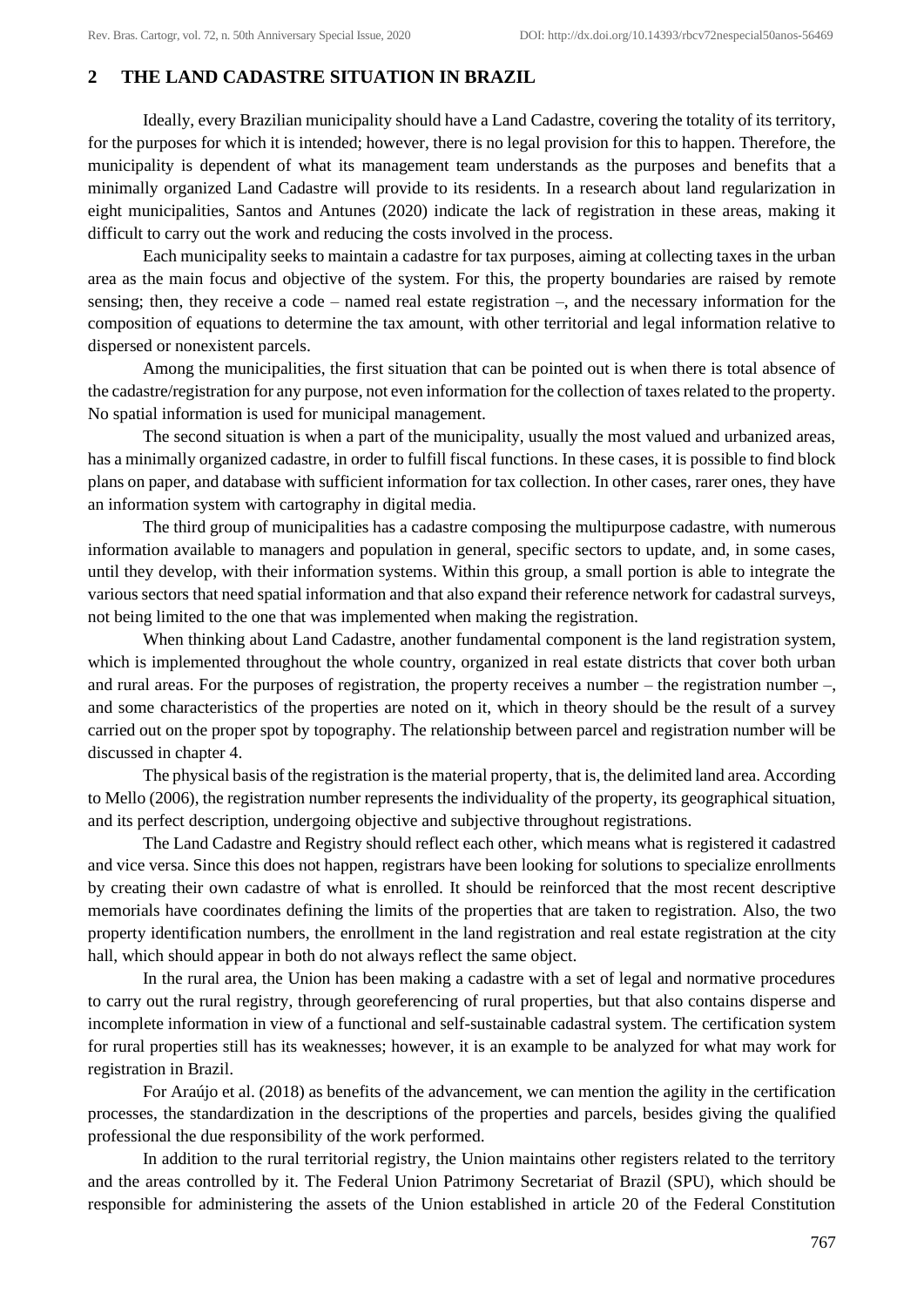(BRAZIL, 1998), does not have a territorial register with the information on the totality of these assets.

The SPU has been trying to demarcate and homologate two important definitions of territorial division that affect thousands of people due to their legal and positional uncertainty, which are the lines that define the Navy Land and the Midline of Ordinary Flood.

They also keep their own registers or territorial information within the scope of the Union: the National Indian Foundation (FUNAI), the Brazilian Institute of Geography and Statistics (IBGE), the Ministry of the Environment, the Federal Revenue Service, the Special Land Affairs, the National Department of Transport Infrastructure (DNIT), state-owned energy companies, among other executive branches.

The states also execute or maintain registrations through their Land Institutes, or land departments and the Secretariat for the Environment, carrying out surveys for land regularization purposes, discrimination of public lands and resolution of land conflicts and environmental registration, both in rural and urban areas.

The companies responsible for infrastructure services such as sanitation and energy keep records/registrations with the same territorial information as the city halls. They also elaborate technical rules for survey and execution of these records unilaterally, to serve only their purposes.

The reference network for cadastral surveys, the element that ensures the geometry and accuracy of the surveys and should be unique for all the purposes of the cadastre, when it exists, is carried out independently and individually by the government entities mentioned, each trying to solve their problem and ignoring the networks that are already deployed.

The unification of the basic elements of the Land Cadastre would certainly facilitate the sharing of information, reduce the costs of execution, maintenance and updating, and would also allow the expansion of the multi-purposes proposed by a modern register. While discussing collaborative, accessible 3D cadastres, municipalities are unable to perform the basic 2D Land Cadastre.

### **3 PREMISES FOR CADASTRE**

The legal instrument that authorizes the implementation of such a Land Cadastral System in Brazilian municipalities is contemplated by item VIII, Art. 30, of the Constitution of the Federative Republic, promulgated on October 5, 1988, which makes the municipality responsible for the construction, consolidation and maintenance, which states that: "it is incumbent upon the municipalities, among other obligations, to promote, as applicable, an appropriate territorial ordering through planning and control of the use, parcelling and occupation of urban land.

The proper territorial ordering is only viable through the precise knowledge of the administered territory and the condition for this necessarily passes through a Land Cadastre perfectly integrated with the Land Registration System.

In order to guide a viable proposal for the implementation of a Land Cadastre for Brazil, some premises were listed, which must be fulfilled in order to structure a cadastral system that is adequate to the existing technical and legal conditions, as well as the adoption of other measures that aim to improve and refine the system, namely:

- Premise 1: The Register must be partial, in a common basic system that serves, exclusively, only for the identification of the territorial portion for the official proof of its limits (PHILIPS, 2004). The territorial parcel is the basic unit of the Land Cadastre (FIG, 1995).

- Premise 2: The existence of a Reference Network. Basic condition of the registration, intensified at the level of surveys of legal limits supported by a technical standard, based on the Brazilian Geodetic Network. The norm NBR 14,166 (ABNT, 1998) refers to the procedure for implanting the reference network for cadastral surveys in the municipality. Currently, this rule is being restructured, with no date for public consultation.

- Premise 3: The Land Cadastre by field measurement. The survey of the plots defining vertex must be carried out on-site by field measurement, supported by the reference network with the propagated precision, fulfilling the predicted tolerances in technical standards, as occurs in the reference countries in the area. The survey for the Land Cadastre must be by field measurement upon each vertex that defines the parcel since its legal limits are invisible and do not represent the real features (pseudo-limits usually are represented by fences and walls) existing in the field and which materialize the actual occupation of the territory.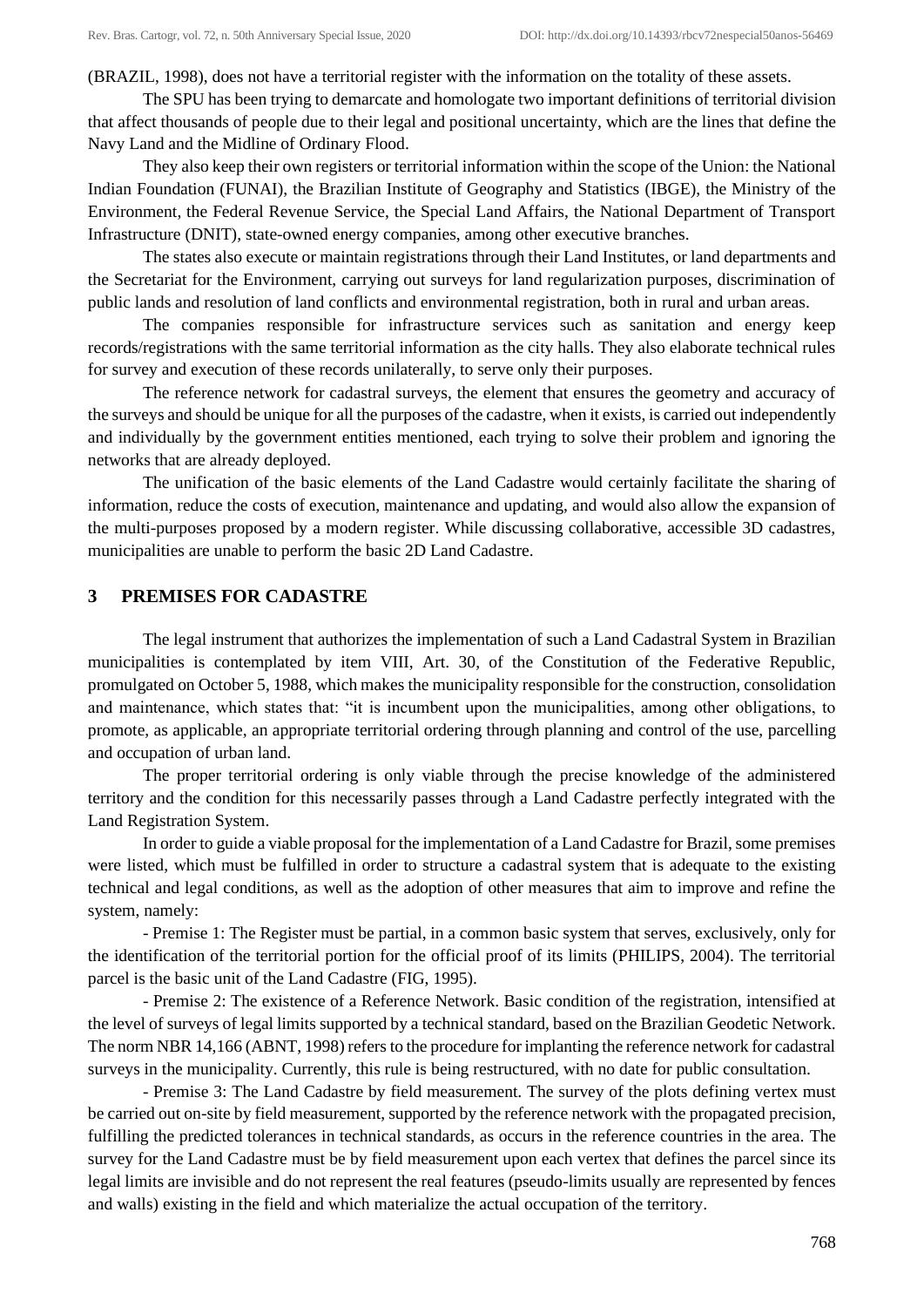- Premise 4: The demarcation of the property's vertexes. All vertexes must be demarcated whenever they are visible, accessible, stable and convenient. The materialization of the vertexes of the properties must be indicated in the original field surveys (sketches) and in the cadastral letter. The materialization of the vertices of the properties must meet the purpose regarding durability, as they ensure that a new verification measurement is carried out physically on the same vertex to eliminate future doubts. The vertex remaining demarcated in the field is a strong indication that the position did not change due to the reconstruction of the feature where it was materialized, such as walls, fences and buildings, for example.

- Premise 5: The forecast for multi-purposes of the Land Cadastre. The registration of territorial parcels must serve as a geometric and legal (official) basis for the other thematic registries that together form a Multipurpose Land Cadastre. Examples of thematic registrations are infrastructure, fiscal, environmental, geotechnical, public places, land occupation, among others.

- Premise 6: The integration between Property Registry and Land Cadastre. The principle of the Property Registry's specialty and the observation of the right to property are considered when, in the spatial characterization of the property involving its location and dimensions, there are no gaps or overlaps considering the entire territory. The precise spatial characterization of the property must pass through a Land Cadastre that must be interconnected with the Property Registry.

- Premise 7: The need for qualified and accredited professionals to execute the surveys. The professionals who will execute the registration must have training compatible with their qualifications established by the professional councils.

- Premise 8: The use of existing technical standards. There is currently a very significant set of laws and technical standards, both from ABNT and from regulatory entities, which are already widespread and known to professionals and which should be used to execute this proposal.

- Premise 9: The positional precision of the surveys. Defined in technical standards in order to be compatible with reality and technically supported.

- Premise 10: The use of remote sensor products, more appropriate for mass surveys, reducing costs in the elaboration of feature maps that can be used for the creation of provisional plots (non-certified plots, as will be discussed further), initial approach to a Land Cadastre,

- Premise 11: The use of municipal tax registers, which are designed considering the actual occupation of the territory and not the legal one and whose location key is the real estate registration. Remote sensor products can also be used to create provisional plots.

## **4 PLOT AND TERRITORIAL OBJECTS**

Over the last few decades, since the topic of Cadastre has been debated in Brazil, an attempt has been made to adapt the various concepts and contents related to the Land Cadastre, in order to adopt a cadastral structure or model in our country.

Any attempt must take into account the technical assumptions already listed in the previous chapters and envision that to fulfil its purposes and be viable, the Land Cadastre for Brazil must be necessarily flexible, simple, complete and updated.

This statement does not imply discarding the internationally accepted and established concepts of Cadastre, on the contrary, the cadastral principles that guided the most developed countries in this area must be observed, studied and adjusted to our reality so that we can achieve similar results to those achieved internationally.

In order to adapt the concepts to our reality and offer the authors' position on the topic, the following definition of the plot is presented:

The plot is the unit of the Land Cadastre, it constitutes a territorial portion of continuous extension, defined by its limit vertex.

This definition is in line with and meets the international cadastral principles, in addition to being broad and flexible enough to cover the most diverse situations in which the existence of plots can be modelled (Chapter 3, Premise 1).

The spatial continuity of the parcel referred to in the definition above is a concept related to the domain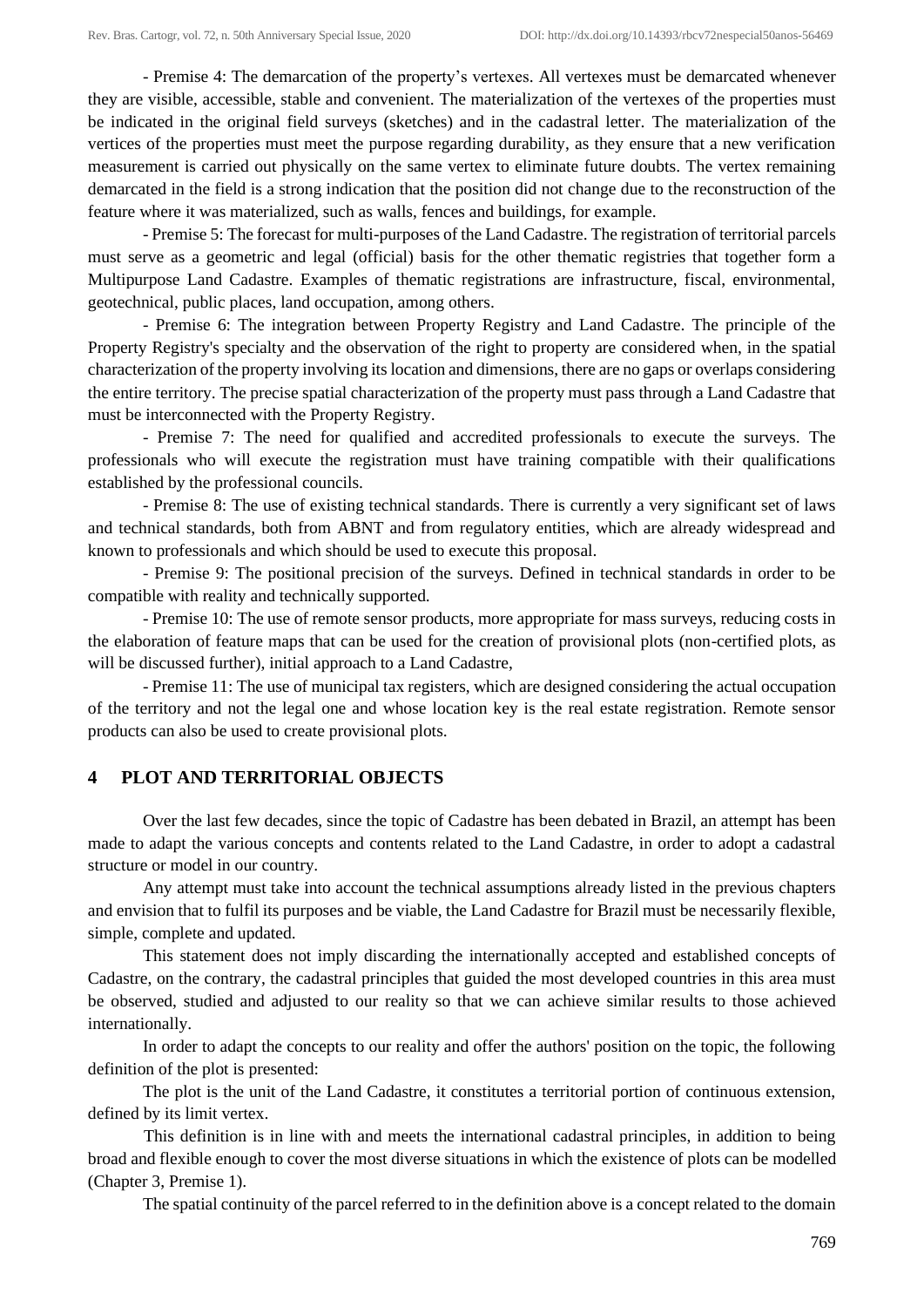unit, the legal causes that originate it (registered or unregistered property, existence of domain titles, among others) and the political-administrative location (state, municipality ), as discussed in França et. al (2018a) and Brandão (2003). In relation to the boundary vertexes that defines the plot, these must have georeferenced coordinates and the plot must receive an identification code that is unique (does not repeat in another plot), unequivocal (perfectly identifies the plot and is not confused with other types of codes) and stable (it remains linked to the plot when there is any changes in the limits, and a new code is assigned to it).

In terms of conceptual simplicity applied to the Land Cadastre, the solution given by Federal Law 10.267 / 2001 (BRAZIL, 2001) stands out, in which the concept of property (rural, in this case) is the same as the law of Public Records , Federal Law 6.015 / 1973 (BRASIL, 1973), which greatly simplified the understanding of plot and its adaptation to the territorial legislation in force in Brazil, in addition to effectively promoting the integration Cadastre Registration. The concept of law 10.267 / 2001 for plot is that it must correspond to the registration and, consequently, to the property. For the purposes foreseen by law, plot, property and registration correspond to the same object (BRASIL, 2013a).

In the INCRA registration database, which is the managing body of the rural territorial registry, there are only plots that have gone through a certification process (Figure 1). As will be discussed later, this understanding can be expanded by admitting different types of plots. However, this practice of the rural territorial cadastre has been able to promote the integration cadastre registry with a conceptual simplicity and legal adequacy and should guide the structuring of a viable cadastral model that covers both rural and urban plots.



Figure 1 – Cadastral database formed only by INCRA certified plots.

Source: INCRA (2020).

Such an understanding arising from the rural experience, supported by the legislation in force, that for the Cadastre in Brazil to become viable there must be some kind of connection between plot (element of the cadastre) and registration (element of the registration system), necessarily leads to an important particularity: plots are two-dimensional. Thus, terms such as territorial, two-dimensional and 2D must be associated with the understanding of what is a plot. Figure 2 shows a typical image of urban occupation and the respective definition of territorial plots, that is, 2D. All sorts of territorial occurrences above or below the surface, whose complexity goes beyond the two dimensions, must be modelled in the form of territorial objects, whose definition will be presented further.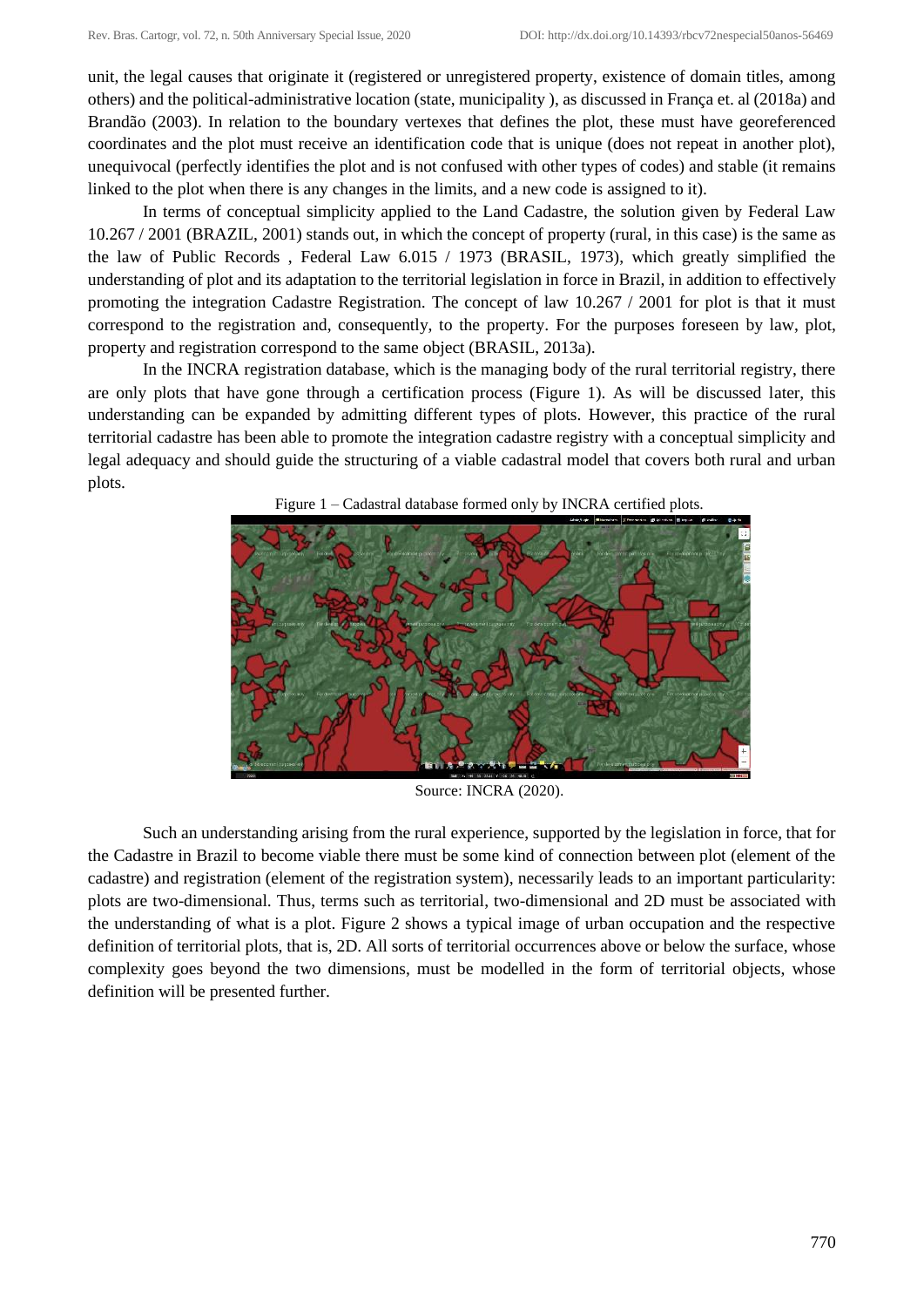Figure 2 - Example of territorial occupation (left) and corresponding territorial plots (right).



Source: The authors (2020).

The correspondence between plot and registration is a principle, which does not mean that every parcel is necessarily related to a registration and vice versa, given that there are situations in which parcels have no registration (areas of possession, public areas, roads, etc. .), as well as some registrations may refer to elements above or below the surface, not necessarily corresponding to the plot, but being linked to it (vertical condominiums, slab right, etc.). Aiming to expand and adapt these concepts, so that both plots in urban and rural areas can be covered (cadastral completeness), to fulfil the particular characteristics of rural territorial management (centralized at INCRA) and urban (spread over more than 5500 city halls), in addition to promoting the final activity of the Land Cadastre (connecting people and land), it is necessary to characterize two types of plots for the Register in Brazil: certified plots and non-certified parcels.

The certified plot is the one whose limits have been verified in loco, through measurements in the field by surveying, representing the legal limits or in order to become possible to take it to registration it when necessary, in other words, the limits of this plot correspond to the constant description in a registration and vice versa (Chapter 3, Premises 3, 4, 7 and 8). This is the common procedure applied to the plots of the rural territorial cadastre, whose process needs to be improved only. The plot should only be considered certified, after going through a process that ensures the fulfilment of two criteria: i) the non-overlap and ii) the nonexistence of gaps between adjacent certified plots (currently, the certification applied to INCRA's rural registry fulfils only the first criterion, as discussed in Araújo, et. al (2018)). In order to fulfil the second criterion, there is a prior need to know which are the confronting plots, even if not yet certified.

The certified plots are the link of the Land Cadastre with the registration system (Chapter 3, Premise 6) and its purpose is the strengthening of the legal security of the titles that correspond to them (the registrations), therefore having a definitive character (in the sense of being distinct from the provisional character of the non-certified ones).

The origin of the certified plots is in the surveys required by the cadastral management bodies (INCRA for the rural, the city halls for the urban) or for the land registration with the consent of those for several processes involving legal surveying issues (Chapter 3 , Premise 7). These surveys are well used in the case of the rural cadastre, since they are standardized and are part of a system, but they are underutilized in the urban cadastre, or briefly meet a specific requirement (a building permit, an environmental license, an analysis of the feasibility of using the soil, a process of adverse possession, dismemberment, recall, etc.), to be discarded later, when they should also be used mainly to update the cadastral base. An unsophisticated yet more efficient protocol for exchanging information would make city halls and real estate registries keep each other always updated.

The non-certified plot comes from existing geospatial databases, normally delimited by methods of mass survey, or those that have not yet gone through the certification process (Chapter 3, Premise 10). The limits of the non-certified plot were not verified in loco and therefore has the reliability that the data source provides them. According to this, França et. al (2018b) lists many critical problems due to divergences in the interpretation of features that apparently define the limits of plots. In its study, flights were performed with a remotely piloted aircraft (RPA) and the restitution of features on the generated orthophoto was performed. One of the results (Figure 3) shows a set of plots with positional discrepancy and another set of plots, both not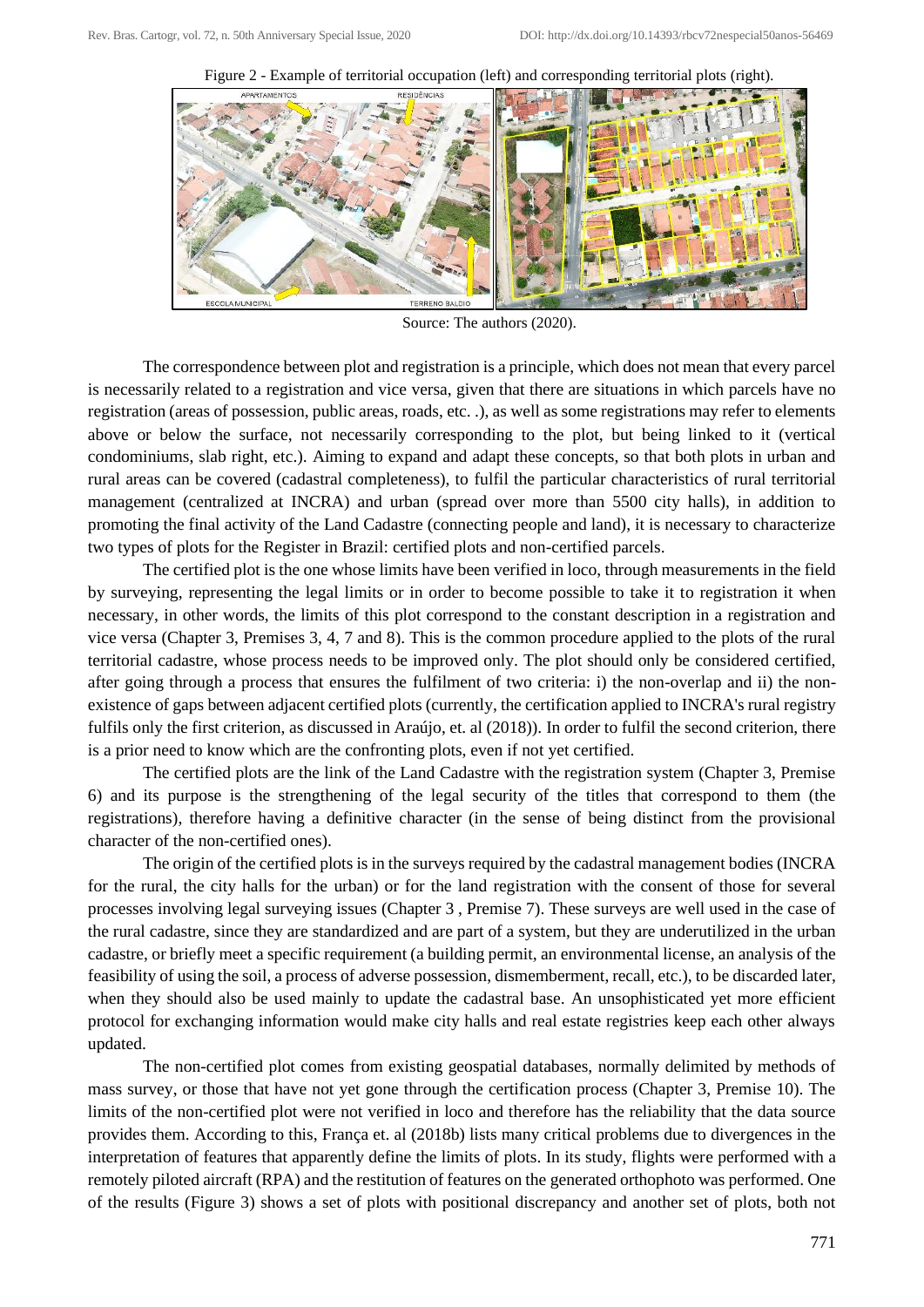certified, with different boundaries when compared to the restitution of features on orthophoto and the tax registration database provided by the Municipality of Florianópolis-SC. The authors indicate that the same types of discrepancy were found when comparing these data sources with the registration of the properties in question.

Figure 3 – Plots with positional discrepancy (A) and plots with different boundaries (B).



Source: França et al. (2018b).

Commonly, municipal administrations have geospatial databases of the urban territory that were raised en masse or originated from subdivision projects. These databases cover the entire length or part of the urban perimeter and were made by aerial photogrammetric restitution, satellite images, old maps, surveys for various purposes mainly to meet the fiscal objectives for the launch of territorial taxes (such as IPTU, ITBI , and others), issuing licenses, permits, among others. These are the so-called fiscal, economic, technical, real estate, tax records and a range of assigned names. Such data sources can be used to delimit non-certified plots (Chapter 3, Premise 11).

The non-certified plots are provisional in nature (which means they exist until they are succeeded by another of a definitive nature) and can be administratively altered (divided or grouped, geometrically modified, deleted or created, and so on) as already occurs in the various processes carried out in city halls on their existing geospatial databases. Progressively they must be succeeded by certified plots in a flow that will be discussed later in this work.

The study filed by França et al. (2018b) still presents a concrete example of how the progressive replacement of non-certified plots by certified plots can occur (Figure 4) which illustrates a situation in which the refund generated on the photo identified that there was only one plot (in yellow). According to the database by the Municipality of Florianópolis-SC, there were four plots occupying the same location, although with positional discrepancy in the limit vertexes. However, when the situation was confronted with the domain titles, it was discovered, from the on-site verification, that the reality was different. After the surveying process, three plots remained, each corresponding to a different registration. The coordinates of the boundary vertexes of these plots were considered, certified, and these became available to update the city hall's database and for registration. The other adjacent non-certified plots must have their vertexes adjusted to these.



Figure 4 - Example of replacing non-certified plots (left in red) by a certified one. (right in green).

Source: França et al. (2018b).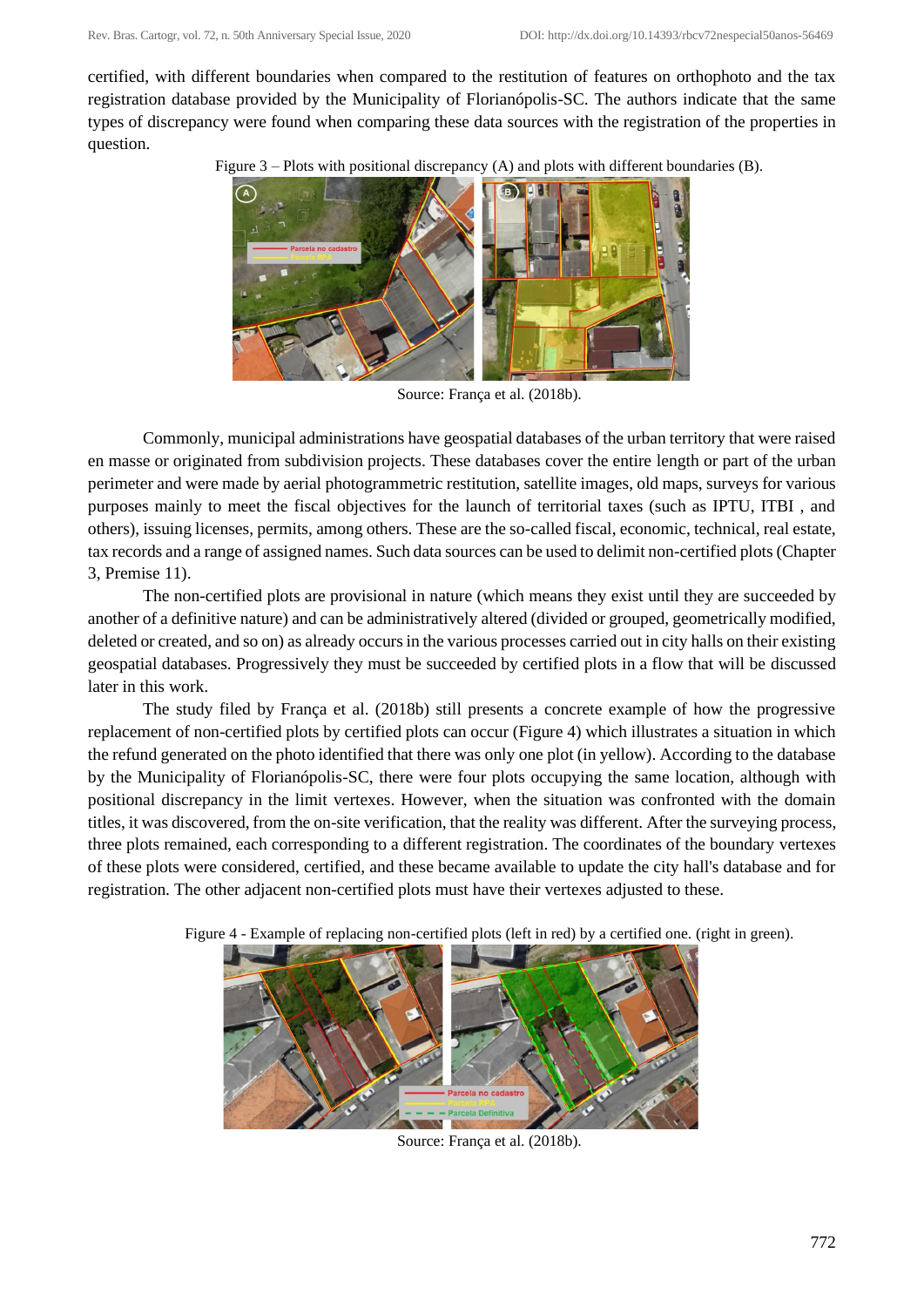As previously mentioned, the rural cadastral base by INCRA is formed only by successively increased certified plots, but there is nothing to prevent an integration with other databases (such as the Rural Environmental Registry, for example) of non-certified plots to be modelled, as long as they are properly identified. In municipal administrations, a natural path is for the cadastral databases of the urban territory to be initially composed only of non-certified plots, so that over time they will be replaced by certified plots through the update mechanism mentioned in the previous paragraph, so that both types of plot live in harmony.

It should also be considered that there are non-certified plots that will remain so, either due to their own nature of non-correspondence as a domain, either due to the non-necessity, or due to the non-requirement to the occupant/owner of the plot by the registration management body or cadastre for certification. This does not diminishes the importance of these plots being modelled since they fulfil an important role for the collection or planning and territorial management functions with the municipal administrations.

Once the concept of plot is understood as the cadastral unit, continuous portion of the territory, delimited by vertexes, defined in 2D, certified (for purposes of registration) or not certified, we can proceed to the concept of Territorial Object. As discussed in the document "Cadastro 2014" of FIG (FIG, 1995; KAUFMANN, STEUDLER, 1998), part of the territorial reality is modelled on cadastral systems in the form of plots; this part corresponds to the basic land structure or position. Another part of the territorial reality, however, needs a concept with greater flexibility because it exists physically without corresponding to the plot itself, and because it exists legally, but also does not correspond to a plot itself. Furthermore, in both cases, although they are not plots, these territorial occurrences can occur above or below the surface, they are important and must be considered in cadastral modelling.

To make these situations equal, the FIG proposes the figure of Territorial Objects (TO) which, to suit our conceptual proposal, can be described as follows:

Territorial object is a portion of the territory in whose boundaries or location homogeneous conditions occur.

This is an even more extensive concept than that of a plot, and so it is to achieve everything related to the plot without physically corresponding to it, including in dimensions other than 2D. Therefore, Territorial Objects are n-dimensional.

Territorial Object is any natural element, artificial or existing by legal provision on, or under the topographic surface, that has homogeneous conditions within its limits. Territorial Objects can be of two different types: legal or physical (KAUFMANN and STEUDLER, 1998; SANTOS et. Al., 2013).

Legal Territorial Object (LTO) is any continuous portion that defines a right, a liability or a restriction on the territory in a homogeneous manner by legislation (RRR concept proposed by FIG). OTL does not need to be delimited in the field to exist. The permanent preservation areas (APP), zoning of municipal master plans, legal reserve, easement of passage, among others, are classified as OTL.

Physical Territorial Object (OTF) is any natural or artificial element physically existing in the territory in a homogeneous way along its extension, or location. Like OTL, OTF can exist on or under the surface. Buildings in general, vegetation, water bodies, transmission lines, among others are examples (Figure 5) of physical and legal territorial objects as OTF.

Figure 5 - Examples of Physical Territorial Objects (left) and Legal Territorial Objects (right).



Source: The Authors (2020).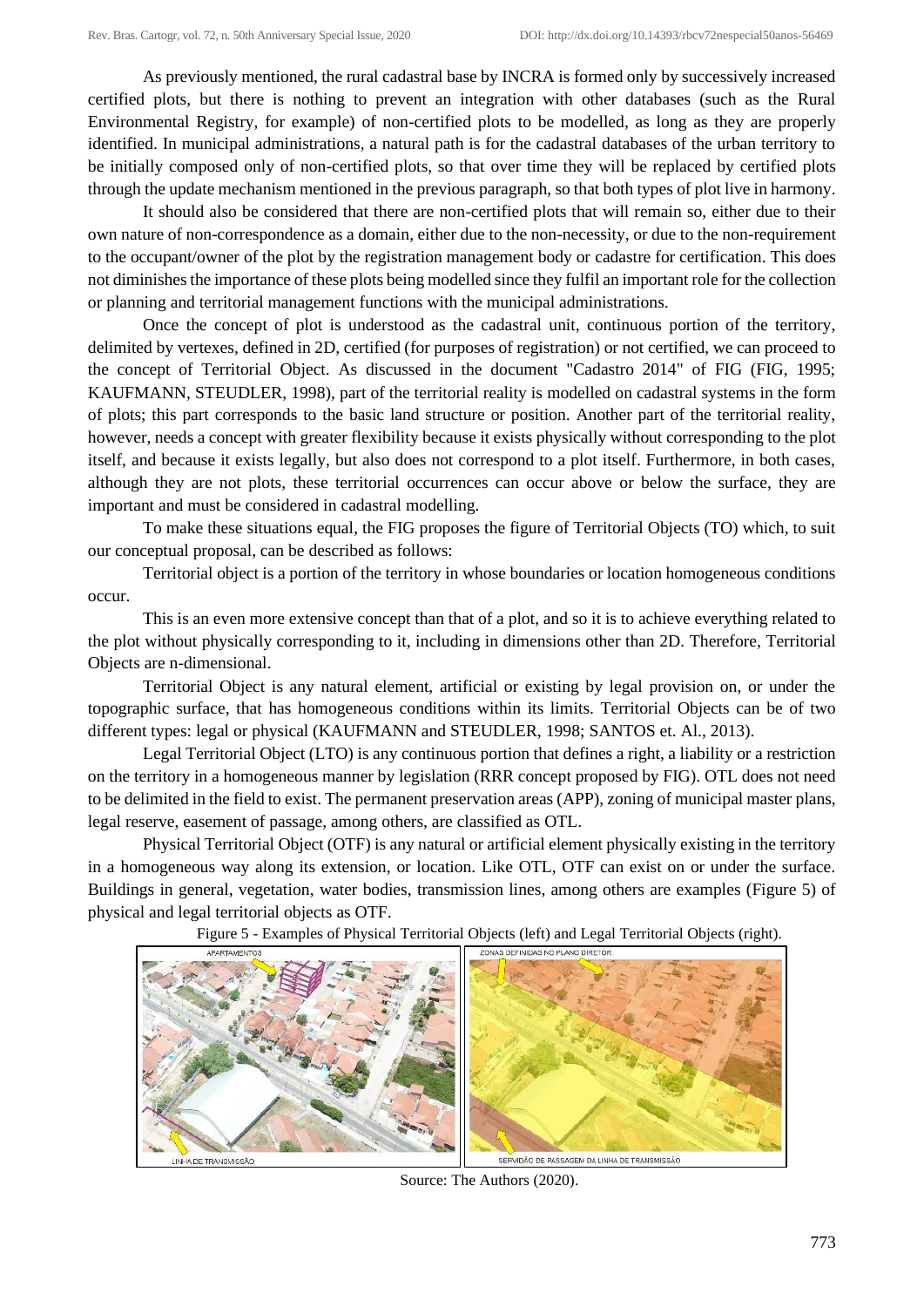This conceptual distinction of Plots and Territorial Objects corresponds to an understanding different from that proposed in Ordinance 511/2009 of the extinct Ministry of Cities, entitled Guidelines for the Multipurpose Land Cadastre (Brasil, 2009). It was proposed that each type of restriction or responsibility should be modelled in the form of a plot. However, in this way, the complexity of cadastral modelling becomes infinite and inappropriate to our reality in which the parameters of legal norms and rules are constantly changing, in addition to many of these legal restrictions not even being georeferenced. For example, by decreasing or increasing a percentage of legal reserves on real estate, by modifying the law of using and occupation of the land, by updating a master plan, natural change in the course of a river, etc., all affected plots would have to be modified, something that would make it impossible to maintain and update the registration, as well as the connection of this new reality with the registration titles.

In contrast, in the present conceptualization of the authors, changes of a legal nature such as those mentioned, concern only the affected Legal Territorial Objects, but the portions remain the same (whether they are certified or not). The conceptual complexity present in the ordinance may partly explain the non-adherence to the guidelines proposed by the Ministry of Cities, although a great effort of dissemination and training has been made with the municipal administrations.

It is highlighted that Territorial Objects, whether legal or physical, can overlap and also overlap plots, but will always be linked to a territorial plot or its portion. In this way, the application of the concept of Territorial Objects opens the way for cadastral modelling 1D, 2D, 3D, ..., nD, allowing to incorporate other elements in territorial management in addition to plots and becoming the source of countless so-called multipurpose thematic cadastres (Chapter 3, Premise 5). Still, some Territorial Objects will also have connection/correspondence with registrations.

Finally, it should be noted that when defining that the plots have a two-dimensional nature and the OTs have n-dimensional, it is not proposed that the entire Register must necessarily be completed with 2D plots in order to move to 3D Territorial Objects or any other dimension since both concepts (plot and TO) complement each other and can be modelled and implemented in parallel in a cadastral system. What needs to be clear is that, although measurement methods and techniques have evolved rapidly on the last few decades, incorporating the third dimension in mass surveys more and more easily (digital photogrammetry, laser scanning, etc.), the product of these techniques and methods remains the same: digital surface models, which are closer to OTF (land features) than to plots (surveying processes).

Such observations aim only at defining roles and fulfilling the technical assumptions listed above in order to adequate our reality for the viability of a Registry for Brazil.

# **5 REFERENCE NETWORK AND SURVEY STANDARDS**

One of the premises of the Land Cadastre is the existence of a Cadastral Reference Network to support the survey of the plots (Chapter 3, Premise 2). Despite this premise being widely known by the academy and professionals in the measurement area, the form of implantation and enhancement of the network has not yet been consolidated and neither the adjustment criteria and possible methods for this purpose.

Blachut et al. (1979), states that for cadastral surveys only those based on a monumental reference network are acceptable, otherwise the system is technically and economically inadequate.

With the surveying technology through satellite positioning (GNSS) and with the current solutions of real-time corrections, among others, the implantation of points of support for topographic surveys has become faster and more productive.

However, when it comes to the survey of certified parcels, with identification of limits for cadastral purposes and, consequently, the registration of real estate, with a demand for a few centimetres of precision and in which quality control must be achieved through the tolerances allowed between a plot and its borders, the difference of millimetres or a few centimetres in the support points can result in errors that do not fit the survey within the required tolerances. Therefore, technical standards must advance the concepts and parameters of a reference network.

Hasenack (2000) points out as a great difficulty in his research, which aimed to study the documentation of the originals of the Land Cadastre through field measurements, the lack of a reference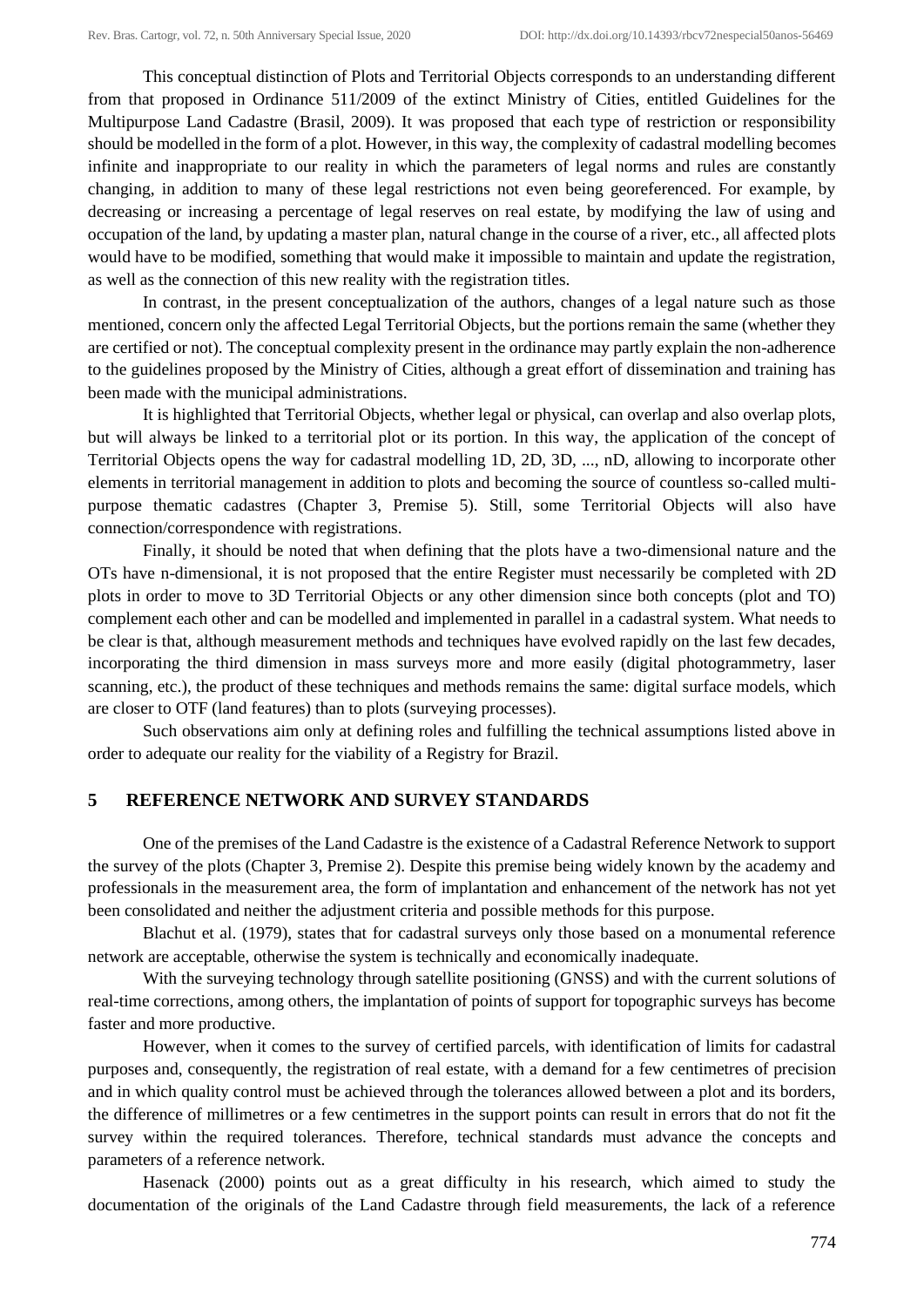network.

Throughout the national territory, the implantation of points to support aero photogrammetric surveys is very frequent, which are generally not used for other purposes, mainly because there are no rules and legal support for the maintenance of a municipal reference network.

The reference network is not just a set of georeferenced points "spread out" across the municipality. Criteria must be defined in feasible, economical, simple, technically safe and sustainable technical standards. The current NBR14166, which deals with the procedures for the Municipal Cadastral Reference Network (RRCM), does not contemplate the needs for the implementation of the network considering such criteria, because it has not been updated since the end of the 1990s, so it is obsolete and inefficient.

Detailing the adjustment of observations, specification of terrestrial measurement methods and use of satellite positioning, added to the positional accuracy of the network's vertexes, are some of the main questions that the current standard does not answer.

As a contribution, this article brings some reflections and proposals to reach Premise 2, the existence of the Reference Network.

#### **5.1 Deployment and Reinforcement**

The reference network arrangement should basically consist of two processes: one for implantation and one for reinforcement.

The deployment process is the initial stage of the network. In this case, the municipality must plan a large area for the installation of landmarks and the measurements must be directly linked to the Brazilian Geodetic System (SGB) , that is, in its entirety, the coordinates of the vertexes of this stage are determined using GNSS satellite positioning techniques. For the deployment vertexes of the reference network, it will be given the name "Superior Vertex" (VS).

For the VS, a planning must be carried out considering the adjustment of observations on the vectors formed between the vertexes of the reference network and the SGB, and when possible, the vectors for adjustment related to the neighbouring VS must be considered.

Once the VS's are implanted, the second process is the enhancement process. This process must be carried out over time and this step must be on two levels. The first when a new vertex starts to be inserted in the network with measurements considering at least two VS or VS and SGB as a reference, in this case the nomenclature proposal is the "Main Vertex" (VP).

The VP measurements can be either via satellite positioning or terrestrial measurements using Total Station, as long as the methods used meet the requirements of adjustment.

When densifying the network, the moment will come when VS and SGB will be distant from one another and will no longer be considered neighbouring points to guarantee homogeneity in the network in a certain part of the municipal territory. For these cases, the proposal is to enhance at a second level, the level of "Support Vertices" (VA). The VA's can have their adjustment based on at least two VP's, VP combined with VS, VP combined with SGB, which means that there will always be a VP in the adjustment. In addition, it will be necessary to densify the network to the point where a VA will reference other VA's by the proximity of the vertexes.

To facilitate understanding, the Table 1 shows a summary of this proposal, presenting the references for each type of vertex, name, acronym and measurement techniques. A scheme of structuring and support for the network levels is also demonstrated (Figure 6).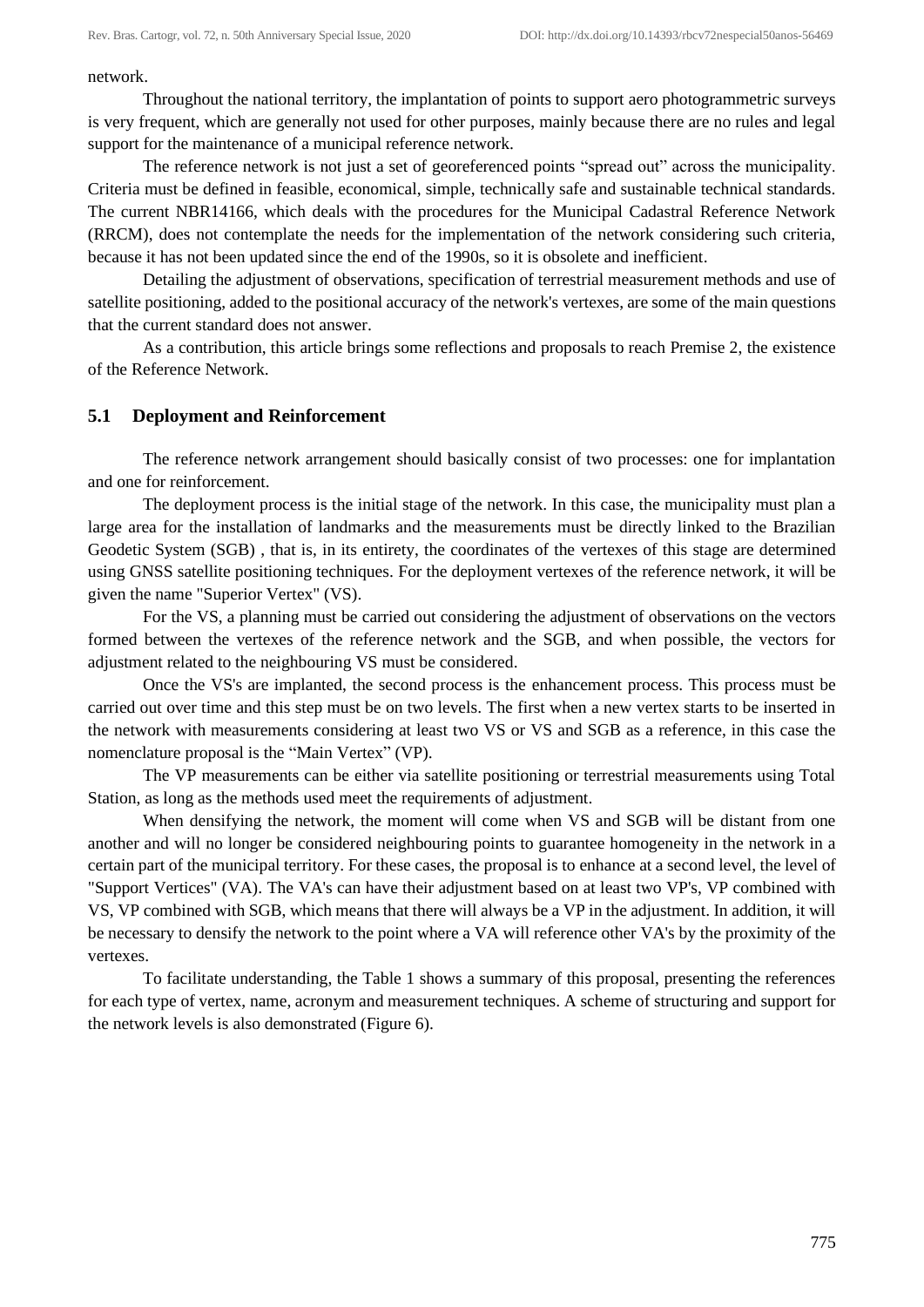| Vertex name            | Acronym   | <b>References</b>         | Techniques                    |
|------------------------|-----------|---------------------------|-------------------------------|
| <b>Superior Vertex</b> | VS        | At least two SGB vertexes | <b>GNSS</b>                   |
| Main Vertex            | <b>VP</b> | a) At least two VS        | <b>GNSS</b> and Total Station |
|                        |           | $b) SGB+VS$               |                               |
| <b>Support Vertex</b>  | <b>VA</b> | a) At least two VP        | GNSS e Estação Total          |
|                        |           | b) $VP+VS$                |                               |
|                        |           | c) $VP+VA$                |                               |
|                        |           | d) $VP+SBG$               |                               |
|                        |           | VA+SGB<br>e)              |                               |
|                        |           | VA+VA<br>f)               |                               |

Table 1 - Types of vertices of RRCM.

Source: The Authors (2020).





Fonte: Authors (2020).

In all the cases presented in Table 1, the neighbourhood principle must be considered, which makes the new vertexes to be densified by the closest vertexes, making the regions of the reference network homogeneous.

This suggestion presents a hierarchy in the context of planning and not related to the precision values of the point or classified in order. Still, it simplifies the network to only three levels instead of the current twelve levels in NBR14166 / 1998 (item 4.2) (ABNT, 1998).

### **5.2 Positional Accuracy**

The expected positional accuracy for the vertices of the reference network establish a series of procedures that must be followed. Such accuracy must be related to the purpose of the surveys that are supported by it.

Considering the plot as the main object of the cadastral survey, the positional accuracy value of eight centimeters for its vertexes has been accepted academically and even legally (Chapter 3, Premise 9). Luz (2013) presented a study considering the concept of precision and tolerance and concludes that a suggestion of eight centimeters in planimetry would be tolerable, which the authors consider safe and technically feasible. This value also appears in Decree 9.310/2018 (BRAZIL, 2018) that regulates the REURB law, although there is a misunderstanding of text (in the writing of the decree and subsequent revision) or of concept (when confusing 2D plots with 3D territorial objects ), since three-dimensional vertexes with spherical precision value (three-dimensional) were considered.

Coelho and Chaves (2005) performed a study to determine precision for the vertexes of urban properties considering the precise propagation for electronic polygonal survey and irradiated points. The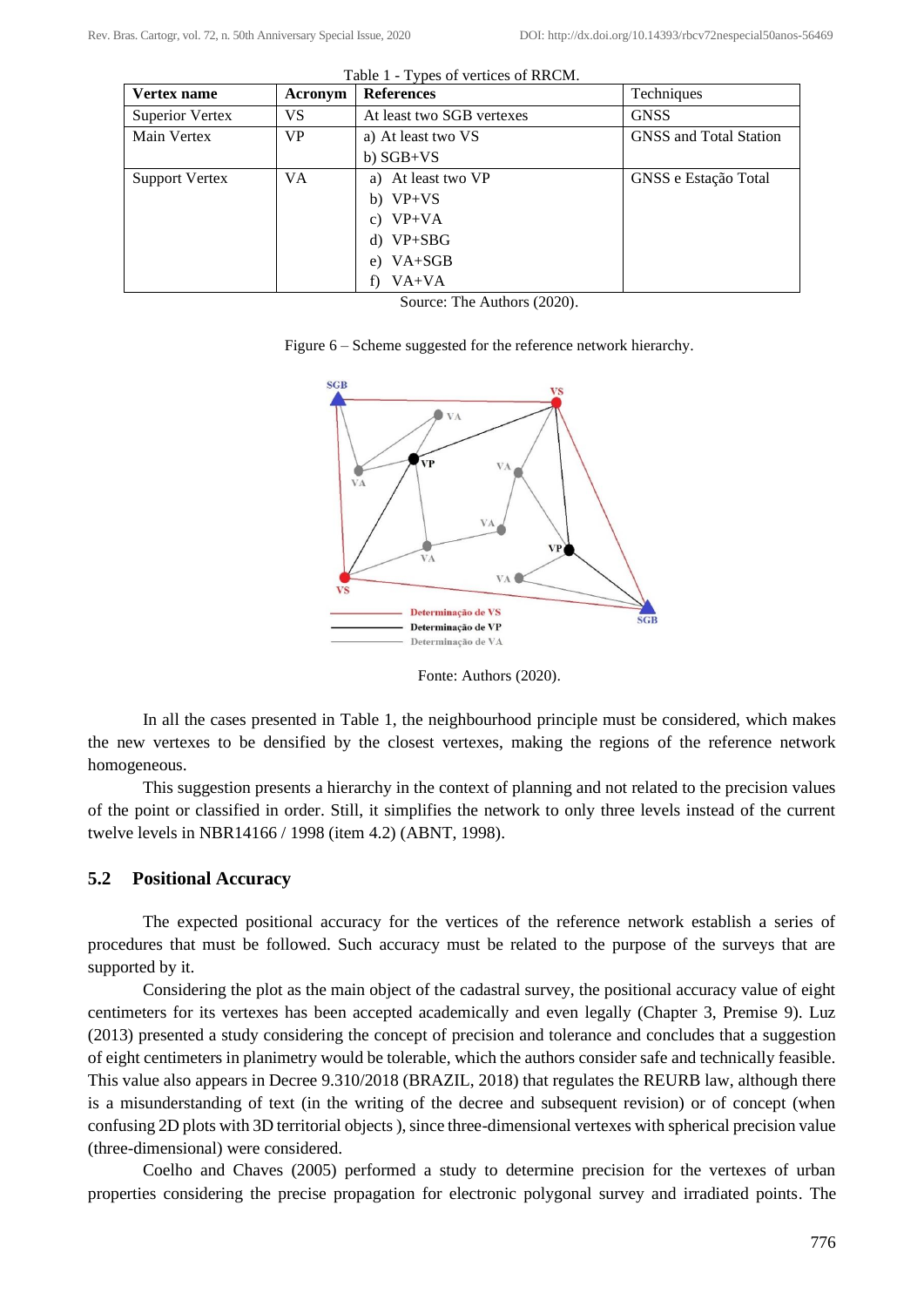authors concluded that it is possible to achieve an accuracy better than ten centimeters for an irradiated point at a distance of up to one hundred meters starting from a vertex of the reference network with five centimeters of precision. Making an analogy to this study, the irradiated point may be the vertex of the plot.

Considering the propagation of the precision from the vertices of the SGB, especially when using survey methods by classical topography, it is impossible to achieve millimeter accuracy. Long vectors with a distance of tens or hundreds of kilometers from the base line generate precision of a few centimeters for the new points. Adjustment by polygonal and free station when used in the enhancement of the network also have an accuracy of centimeters. Klein et.al. (2017) presents results of the use of the Free Station method for network enhancement and the precision values presented in the research range from 4 to 37mm. Thus, it becomes impossible for the reference network to have a millimeter accuracy.

The proposal of this work considering the studies carried out by the aforementioned authors and aiming at real positional precision results for the vertices of the reference network, recommends the adoption of the value of 5 cm in the planimetry of the Municipal Cadastral Reference Network (RRCM)

## **5.3 Maintenance and Management of RRCM**

The municipality must structure itself in a way that it is possible to rely on the work of professionals who operate daily with the measurement of plots and real estate (Chapter 3, Premise 7). The initial process of implementing the reference network must be the responsibility of the municipality. However, having a team to intensify the network can be an expensive and sometimes unnecessary expense.

If the VS's are implemented under the responsibility of the municipal administration and, at the same time, the rules are determined through a technical manual for the enhancement of the reference network (with standardized procedures, survey methods, adjustment guidance and results to be generated by the technicians and engineers, such as technical reports, raw files and other data necessary to maintain the network's organizational structure), the municipality will now count on the partnership of measurement work, carried out daily by several professionals, who currently operate in a non-standardized way to satisfy a specific need for a contract with various purposes.

In this case, the municipality would need a leaner technical staff to analyse the data sent by the professionals in order to approve new vertexes of the reference network, and the professionals become partners in its enhancement.

At first, this suggestion may seem inappropriate, but the fact is that since 1998, when NBR14166 was published, until today there is practically no example of how an RRCM works in Brazil. Therefore, It is necessary to seek innovative ideas since technology and the understanding of cadastral needs have advanced since then. With this proposal, the management of the reference network remains municipal, but with the participation of all the professional class in the measurement area.

#### **6 SYSTEM ARRANGEMENT**

The difficulty in consolidating a solid and efficient Land Cadastre in Brazil is partly due to the existing territorial legislation, which does not define an organizational structure and does not objectively define the flow of processes, so the various entities involved become responsible for the isolated definition, merely taking into account their need and the legislation.

The difficulty in consolidating a solid and efficient Land Cadastre in Brazil is partly due to the existing territorial legislation, which does not define an organizational structure and does not objectively define the flow of processes, so the various entities involved become responsible for the isolated definition, merely taking into account their need and the legislation. The plots of the rural territorial registry, as outlined by the articles of Law 10.267/2001, are being incorporated to the INCRA database through terms established by classes of rural properties according to their area (Federal Decrees No. 4,449/2002, No. 5,570/2005, nº 7,620/2011 and nº 9,211 / 2018) and according to the movement of processes in the interest of the owners in the real estate records. In other words, the National Institute of Colonization and Agrarian Reform - INCRA, which is the managing body of this registry, started its cadastral base from scratch, which is being progressively increased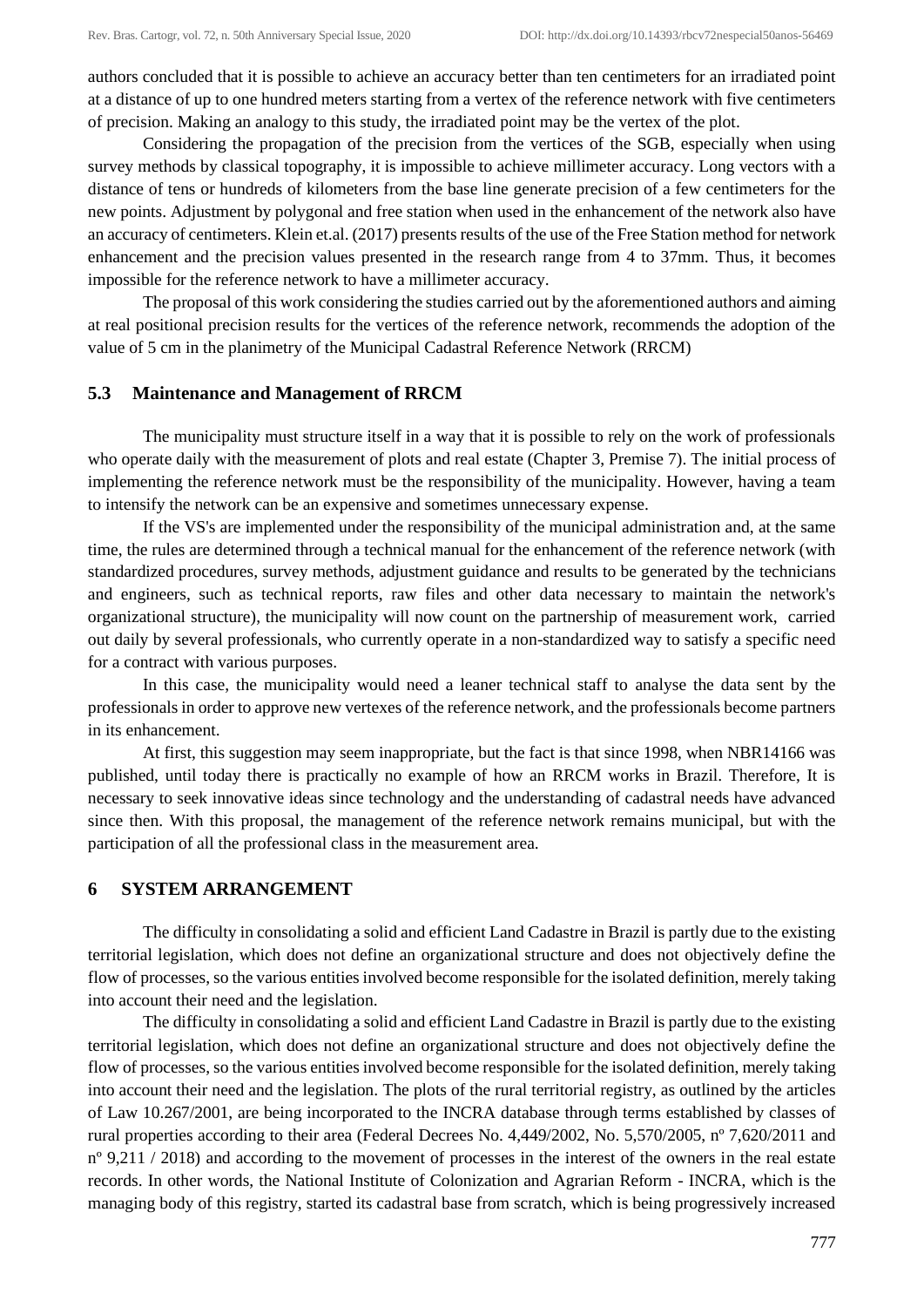as new plots are presented and submitted to the certification process.

However, as the rural land registry is being composed (progressively increased only by certified plots), it is not feasible for the urban area due to time issues, since the number of urban properties is immensely large and the delay in the structure of the Land Cadastre, would not allow the tax collection on unknown property until the registration is complete.

A minimum public structure is necessary to allow the self-sustainable Land Cadastre to function, fulfilling its management and defining clear rules so that data is received in a structured way in order to maintain it up to date. The Land Cadastre, unlike the multipurpose cadastre, loses its efficiency if it is not updating regularly.

Therefore, a system must be defined to be adopted by the public authorities so that the Land Cadastre works in a flow of sustainable processes. Such flow was proposed by França et al. (2018) who highlights (Figure 7) that the implantation can take place from an existing cartographic base or created specifically for this purpose by remote sensing processes, such as aero photogrammetry. In both cases, non-certified plots are generated, whose geometry has not been confirmed with the field survey, and their vertexes have not yet been materialized.





Source: Adapted by França et al. (2018).

This flow requires the government to have a minimum operating structure for the management of the Land Cadastre, initially implementing a Municipal Cadastral Reference Network (RRCM), creating the noncertified plots and maintaining the parcels that are part of the cadastral base. However, during the maintenance flow of the Land Cadastre, the owner (main interested party) is the one who pays for the onerous part (field survey) when he really needs it. To France et al. (2018) the maintenance of the cadastral base must be carried out mandatorily based on a field measurement with topography and, this is the only way that the provisional plot is properly certified and then becomes definitive.

According to França et al. (2018) regarding this flow the maintenance of the cadastral base originates from the interest of the owner, as a result of dismemberment, unification, allotment, rectification, adverse possession and any other action that requires to change or modify the plot. In addition to these, the approval of a building project in a certain plot may also stimulate the need to maintain the cadastral base, since in these cases a topographic survey is already commonly conducted.

The certification mechanism created by the Law 10.267/2001 is another good practice that should be used from the experience of the rural land registry and extended to the Land Cadastre in Brazil as a whole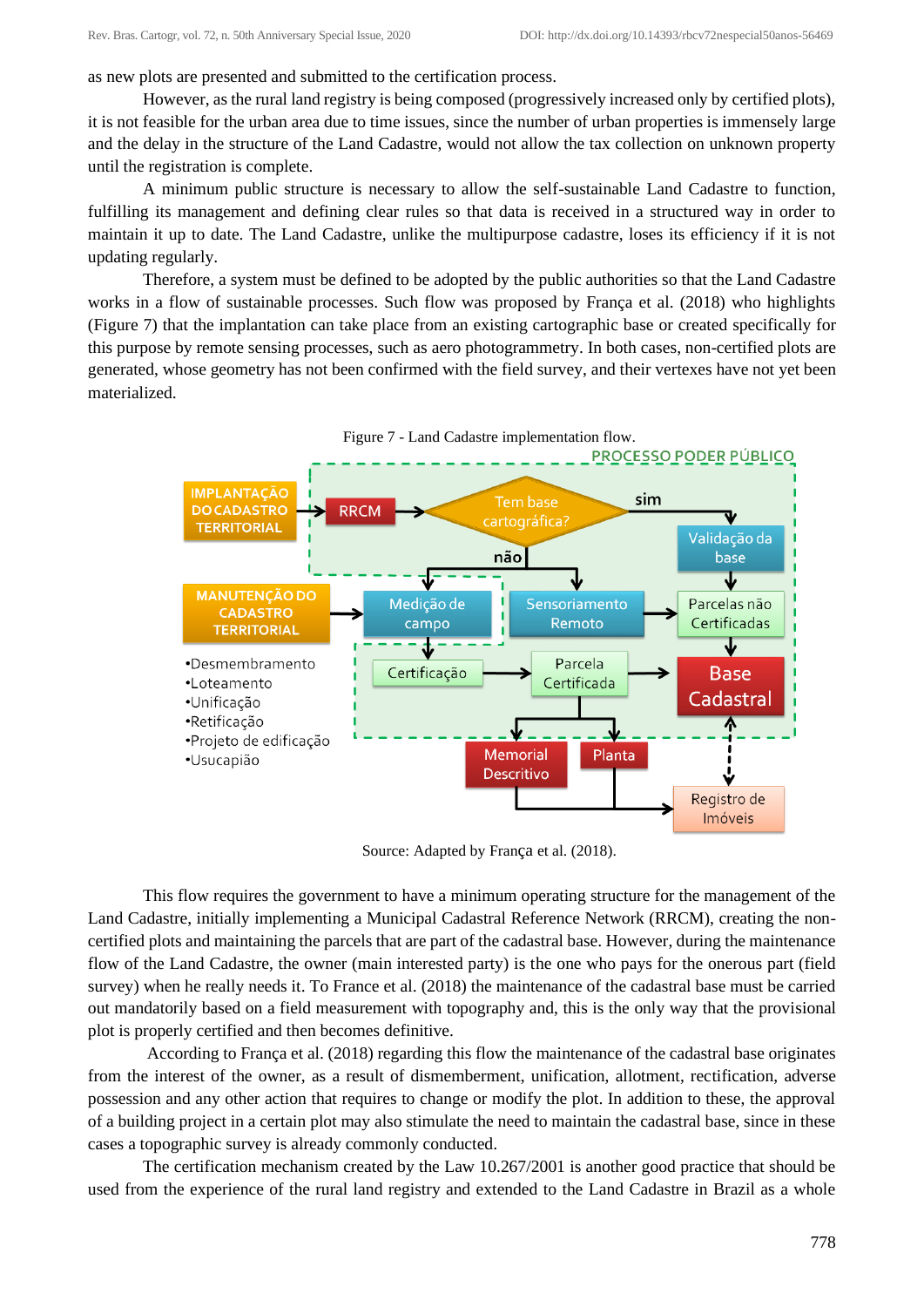(rural and urban). The weaknesses of the registration system are well known, and the certification process created for rural properties, although imperfect, corresponds to a major advance in terms of legal guarantee. The certification of a rural plot corresponds to the statement of the territorial registration body (INCRA, in this case) that a given plot, when submitted by a responsible professional certified to the analysis does not overlap with another previously certified plot. Being adjacent, two certified plots must share the same vertexes of the common limit, which forces a second determination (or acceptance) of the common vertexes and consequent technical co-responsibility for the determined coordinates. At the end of the process, when there is no overlap, the plot is declared as certified and its coordinates that define limit are the ones that can go on record, being recorded in a registration (BRASIL, 2013b).

In relation to bordering provisional plots, the analysis should be regarding its geometry and confrontations. As for geometry, the comparison will not be between vertexes, but the overlap or voids between the plots, since the number of vertexes will not always be the same between the plot resulting from the field topographic survey and the bordering provisional plot or plots.

If the tolerance established in the comparison is satisfied, the registry management body must adjust the vertexes of the provisional plots to the vertexes of the definitive plot that has been certified, figure 7 shows a scheme for updating the cadastral base with the certified plot.





Source: França et al. (2018).

If the positioning between the plot to be certified and the bordering provisional plot is out of tolerance, the professional must initiate an administrative process with the managing body of the registry for the necessary adjustments of the provisional plots, being the managing body responsible for the geometric adjustment of the cadastral base. Only after adjustment, the plot measured in the field can be certified.

In the maintenance of the Land Cadastre, it remains for the public authorities to analyse the certification of the parcels measured in the field and update the cadastral base. Using the Land Management System (SIGEF) adopted by INCRA in the Georeferencing of Rural Properties as a reference, the management of the Land Cadastre can be automated, fulfilling to almost all the certifications without dependence on a professional who overloads the public authorities, and most of the times does not even exist on the workforce of city halls.

#### **7 CHALLENGES AND PERSPECTIVES**

The implantation of a territorial cadastral system is the greatest challenge to be faced by professionals and managers responsible for the territorial management policies, as it involves the elaboration of a legislation to provide legal security to the system, the production of technical standards applicable to the model, training professionals to work in the management, execution and maintenance of the Cadastre.

Three major obstacles are identified as inhibitors in the implementation of efficient cadastral systems and remain current, becoming challenges to be faced according to Brandão et al. (2010): The professional qualification, the lack of technological and process knowledge, and the lack of cooperation between The first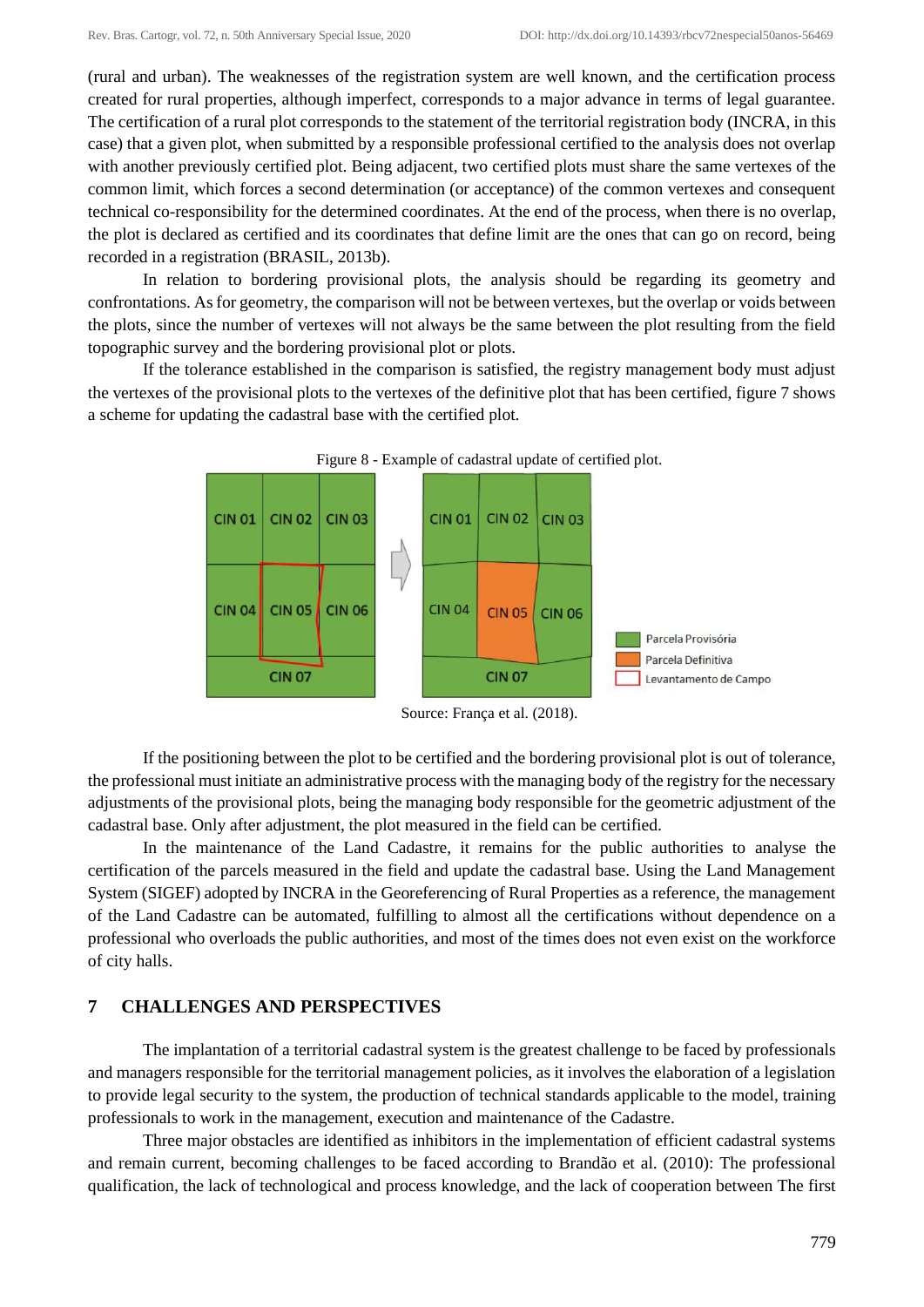two aspects mentioned - professional qualification and lack of technological and process knowledge - reach both the training of future professionals who will work in the Cadastre and those who are currently allocated to the respective cadastral sectors of the municipal governments. The first two aspects mentioned - professional qualification and lack of technological and process knowledge - reach both the training of future professionals who will work in the Cadastre and those who are currently allocated to the respective cadastral sectors of the municipal governments. This includes the different levels of education (continuous training, technical, technological, graduate and post -graduate) in areas broadly linked to territorial management, such as: surveying, cartography, geoprocessing, geography, engineering, architecture, administration, law, among others, and goes through aspects of terminology and conceptual standardisation of the Cadastre, updating and harmonization of curriculum matrices and greater interconnection between theory and practice.

As an example, Leipelt et al. (2017) presents a comparative study of higher education in cartographic engineering and surveying in Brazil, which points to an imbalance between the respective study program. The study of the referred authors indicates that contents about Cadastre are taught in the researched institutions with workloads between 45 and 136 hours, which evidences a strong difference between graduates of higher education courses in this area, who will be the future professionals working in cadastral area. Regarding the professional qualification of public servants currently linked to the Cadastre areas in city halls, since the extinction of the Ministry of Cities in 2018, there are no reports of new courses or programs focused on Cadastre, on large-scale.

A falta de cooperação entre esferas de governo e administrações (extra e intraorganizacional) complementa o quadro de desafios e é manifestamente um dos maiores desafios à implantação de um modelo de Cadastro Territorial. Neste sentido, há uma lacuna do que se poderia chamar de "cultura cadastral" tanto de nossa sociedade quanto das organizações, que seria uma compreensão comum e disseminada, porém suficiente, da estrutura elementar e dos benefícios e vantagens do Cadastro Territorial.

Another aspect that can be pointed out as a challenge is the understanding that the Land Cadastre elaborated in accordance with the proposal presented here is the basis of all other Territorial Information Systems and Registries, ensuring legal and geometric quality, which means it is also the starting point for cadastral multi-purpose.

When it comes to the research directly related to the implementation of the Land Cadastre, the main future themes should discuss the technical aspects related to the precision and propagation of measurement variances, integration of survey methods, programs adapted to each phase of the process, correlation between the various systems , data interoperability, spatial data infrastructure for registration, forms of data access by the public and professionals involved, regulations and cadastral legislation. Among the topics mentioned, a challenging one and of great interest would be the development of a prototype system for plots certification in urban areas, which could be developed on an open platform and made available to municipal administrations.

Without further remarks on the topic, there is still a set of questions to be answered in the upcoming years: a) When will we have implemented a Land Cadastre in a way that all plots are properly identified and measured, making it possible to restore their limits at any time? b) When will we have the property rights assured using the Cadastre as a geometrical support and actions such as land regularization are only a memmory to the history? c) When will each citizen have access to the territorial information of their property in a quick and reliable way? d) When will measurement professionals have a survey standard adopted nationally? We hope to have the answers as soon as possible with the participation of everyone involved in the process, collaborating with the proposal presented here.

## **8 FINAL CONSIDERATIONS**

The Territorial Register made by the cadastral base of plots, as well as the mapping of territorial objects, integrated with the Land Registration, are mandatory conditions for the proper territorial ordering.

A parcel of Brazilian municipalities already has geographic information systems with mapping the territory, managing the cadastral cartography of high positional and detail quality obtained by remote sensing. The procedures listed in this article aim to maintain these products as a way of acquiring non-certified parcels, which over time become certified with measurements made in the field. At first, this process may not be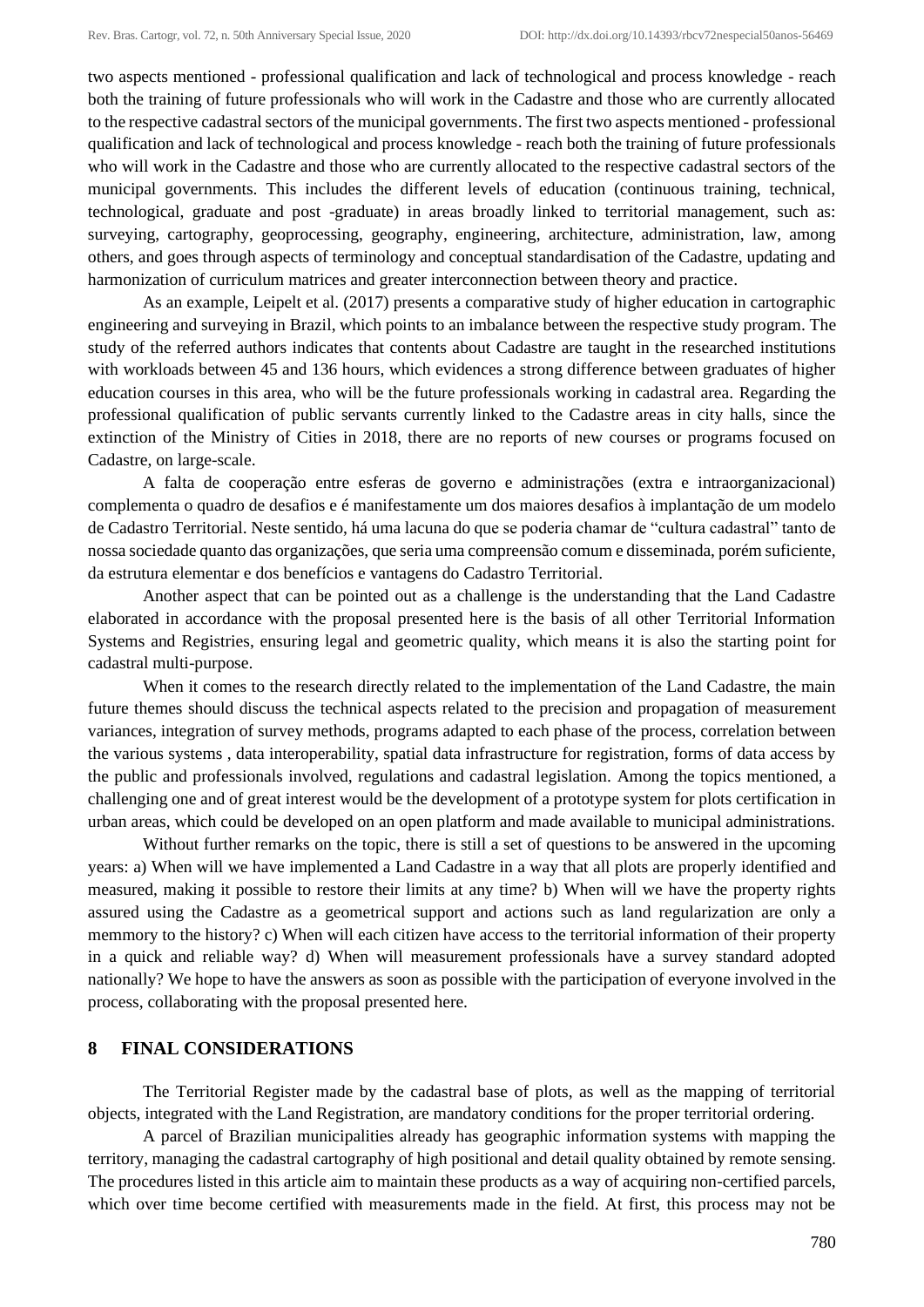pleasant considering the time issue when decades are estimated to advance the cadastral base with certified plots, but it proves to be viable, because it has the entire structure of professionals and stakeholders (measurement process applicants) so that the process does not economically burden the municipalities. No city hall of medium or large cities would be able to measure all plots in the field, this task should happen on demand and over time.

The implementation and maintenance flow of the Land Cadastre presented in this work demonstrates the possibility of integrating measurement services for various purposes that involve the measurement of properties in a municipality of any size and at any stage of cadastral or technological maturity. In this way, the proposal achieves the objective of updating daily the registration and not periodically between aerial survey contracts. Remote sensing services can and should continue, mainly because they generate broad knowledge of the territory, in addition to mapping non-certified plots.

The choice of the cadastral survey technique is a critical decision for technicians and municipal administrators. The relationship between technological advances for the production of information and management procedures does not evolve at the same pace. While there is a rapid evolution in the use of new technologies for the acquisition and processing of geographical and cadastral data, advances in management processes are much less dynamic. So that the proposed flow can work, the management processes need to be consolidated in a city hall.

Finally, it is concluded that measures such as the ones proposed in this article help to actually start the Land Cadastre recommended by the International Federation of Surveyors and similar to those observed in countries with more tradition in this area. Brazil with its territorial extension and number of municipalities has particularities that do not allow a simple copy of a European system, for example. However, with the flow of the process organized and supported by technical standards, the Cadastre can, in fact, take place in Brazil.

### **Authors Contribution**

All the authors participated in the stages of conceptualization, methodology, writing, review and editing of this article.

#### **Conflicts of Interest**

The authors declare that there is no conflict of interest related to the preparation of the manuscript.

## **References**

- ARAÚJO, A.L.; BOSCATTO, F.; BRAGHIROLLI, G.; FRANÇA, R.M. de. Fragilidades do SIGEF e da 3ª Edição da NTGIR: Lições de Cadastro para o SINTER. In: SIMPÓSIO BRASILEIRO DE CIÊNCIAS GEODÉSICAS E TECNOLOGIAS DA GEOINFORMAÇÃO, VII., 2018, Recife, **Anais**... Recife: UFPe, 2018. Disponível em: <https://www.ufpe.br/documents/39451/1384233/Anais+do+VII+SIMGEO/2ff23c73-935d-4418-8728 fefb24630f34>. Acesso em: 28 jun.2020.
- ASSOCIAÇÃO BRASILEIRA DE NORMAS TÉCNICAS (ABNT). **ABNT NBR 14.166**: Rede de Referência Cadastral Municipal - Procedimentos. Rio de Janeiro: ABNT, 1998.
- BLACHUT, T. J., CHRZANOWSKI, A., SAASTAMOINEN, J.H. **Cartografia y levantamientos urbanos**. Dirección General de Geografia dei Territorio Nacional. New York: inc. Springer-Verlag. 1979.
- BRANDÃO, A. C. **O Princípio da Vizinhança Geodésica no Levantamento Cadastral de Parcelas Territoriais**. 2003. 129p. Tese (Doutorado em Engenharia de Produção) - Programa de Pós-Graduação em Engenharia de Produção, Universidade Federal de Santa Catarina. Florianópolis, 2003.
- BRANDÃO, A. C.; CARNEIRO, A. F. T.; PHILIPS, J. W. . Atualidades, desafios e perspectivas do Cadastro no Brasil. In: 1er Congreso Internacional de Catastro Unificado y Multipropósito. 2010, Jaén, Espanha, **Anais...** Jaén: Universidad de Jaén. Disponível em: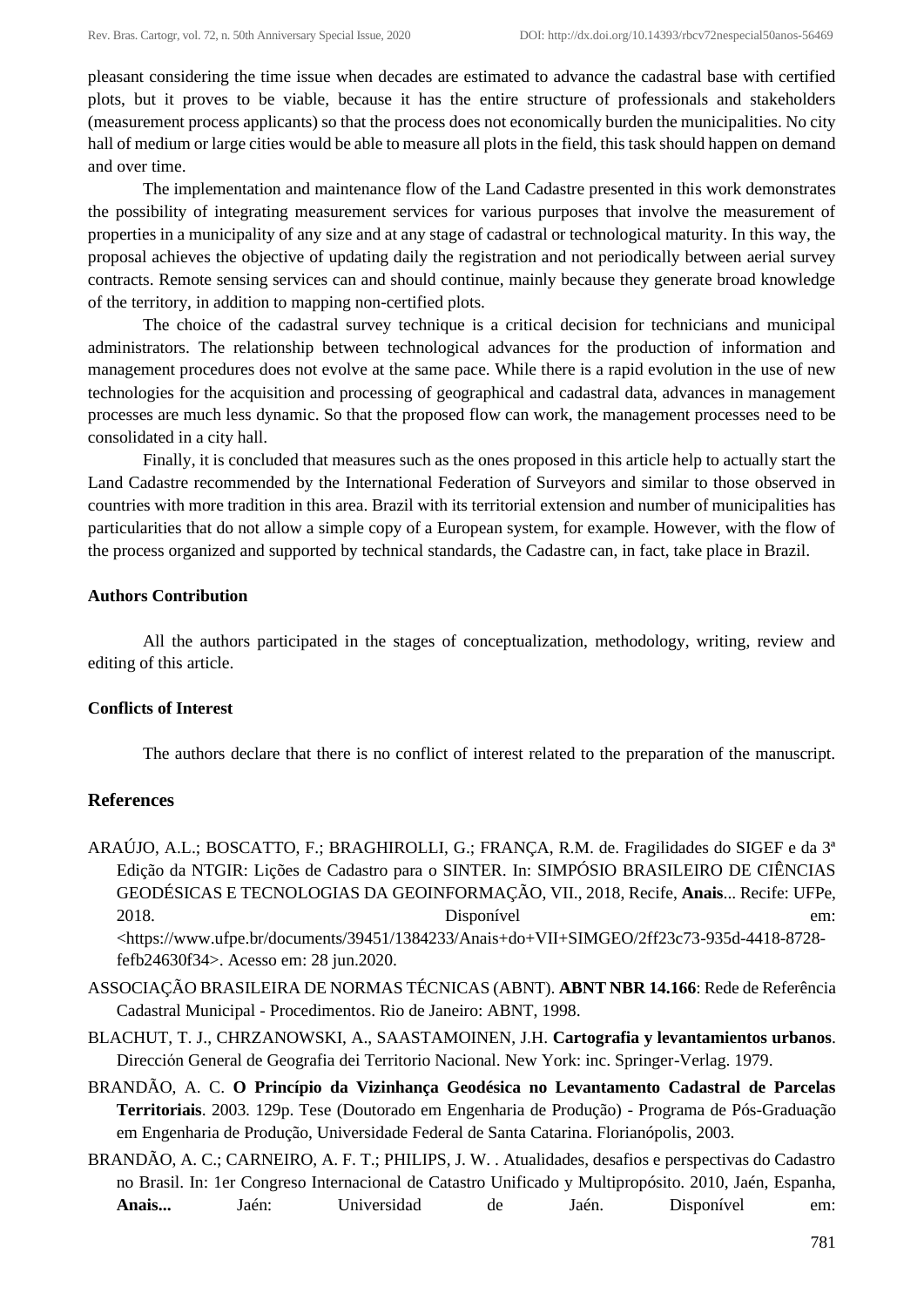<http://coello.ujaen.es/congresos/cicum/ponencias/Cicum2010.3.12\_Brandao\_y\_otros\_Atualidades\_desa fios\_e\_perspectivas\_do\_cadastro\_no\_brasil.pdf>. Acesso em: 11 nov. 2020.

BRASIL. Constituição (1988). **Constituição: República Federativa do Brasil.** Brasília, DF: Presidência da República, 2020 Disponível em: <http://www.planalto.gov.br/ccivil\_03/constituicao/constituicao.htm>. Acesso em: 16 jun 2020.

\_\_\_\_\_\_. **Decreto Nº 9.310, de 15 de março de 2018**. Institui as normas gerais e os procedimentos aplicáveis à Regularização Fundiária Urbana e estabelece os procedimentos para a avaliação e a alienação dos imóveis da União. Brasília, DF: Presidência da República, [2018].. Disponível em: <http://www.planalto.gov.br/ccivil\_03/\_ato2015-2018/2018/decreto/d9310.htm>. Acesso em: 17 jun 2020.

\_\_\_\_\_\_. **Lei Federal Nº 6.015, de 31 de dezembro de 1973**. Dispõe sobre os registros públicos e dá outras providências. Brasília, DF: Presidência da República, [2000]. Disponível em: <http://www.planalto.gov.br/ccivil\_03/leis/l6015compilada.htm>. Acesso em: 17 jun 2020.

\_\_\_\_\_\_. **Lei Federal Nº 10.267, de 28 de agosto de 2001**. Altera dispositivos das Leis nos 4.947, de 6 de abril de 1966, 5.868, de 12 de dezembro de 1972, 6.015, de 31 de dezembro de 1973, 6.739, de 5 de dezembro de 1979, 9.393, de 19 de dezembro de 1996, e dá outras providências. Brasília, DF: Presidência da República, [2001]. Disponível em: <http://www.planalto.gov.br/ccivil\_03/leis/leis\_2001/l10267.htm>. Acesso em: 20 jun 2020.

- \_\_\_\_\_\_. Ministério das Cidades. **Portaria Nº 511, de 7 de dezembro de 2009**. Diretrizes para a criação, instituição e atualização do Cadastro Territorial Multifinalitário (CTM) nos municípios brasileiros. Brasília, DF: Ministério das Cidades, [2009]. Disponível em: <https://www.normasbrasil.com.br/norma/portaria-511-2009\_217279.html>. Acesso em: 20 jun 2020
- COELHO, L. A. N. [;CHAVES, J. C..](http://lattes.cnpq.br/1054859802289261) Precisão na determinação das coordenadas dos vértices de imóveis urbanos. **Revista Brasileira de Cartografia**, v. 67, n. 2, p. 287-305, mar/abr. 2015. Disponível em: <http://www.seer.ufu.br/index.php/revistabrasileiracartografia/article/view/44662>. Acesso em: 25 jun.2020.
- INTERNATIONAL FEDERATION OF SURVEYORS (FIG)**. Statement on the Cadastre**. FIG Publication. Canberra, n.11, 1995. Disponível em: <https://fig.net/resources/publications/figpub/pub11/figpub11.asp>. Acesso em: 23 jun.2020.

\_\_\_\_\_\_\_\_. **Fit-For-Purpose Land Administration**. FIG Publication. Copenhagen, n.60, 2015. Disponível em: <https://www.fig.net/resources/publications/figpub/pub60/Figpub60.pdf>. Acesso em: 23 jun.2020.

- FRANÇA, R. M. de; ARAÚJO, A.L.; BOSCATTO, F.; CABRAL, C.R.; COLLISCHONN, C. Parcelas e Objetos Territoriais: Uma Proposta para o SINTER. In: CONGRESSO BRASILEIRO DE CADASTRO TÉCNICO MULTIFINALITÁRIO E GESTÃO TERRITORIAL, 13. 2018, Florianópolis. **Anais...** Florianópolis, UFSC, 2018. Disponível em: <http://ocs.cobrac.ufsc.br/index.php/cobrac/cobrac2018/paper/view/492/243>. Acesso em: 23 jun.2020.
- FRANÇA, R.M. de; ARAÚJO, A.L.; BOSCATTO, F. Uso de RPAs para Definição de Parcelas Provisórias do Cadastro Territorial. In: SIMPÓSIO BRASILEIRO DE CIÊNCIAS GEODÉSICAS E TECNOLOGIAS DA GEOINFORMAÇÃO, VII., 2018, Recife, **Anais**.. Recife: UFPe, 2018. Disponível em: <https://www.ufpe.br/documents/39451/1384233/Anais+do+VII+SIMGEO/2ff23c73-935d-4418- 8728-fefb24630f34>. Acesso em: 28 jun.2020.
- HASENACK, M. **A cartografia cadastral no Brasil**. 2013. 201p. Tese (Doutorado em Engenharia Civil) Programa de Pós-Graduação em Engenharia Civil, Universidade Federal de Santa Catarina, Florianópolis, 2013.
- HASENACK, M. **Originais do levantamento topográfico cadastral possibilidade de sua utilização para a garantia dos limites geométricos dos bens imóveis**. 2000. 161p. Dissertação (Mestrado em Engenharia Civil) - Programa de Pós-Graduação em Engenharia Civil, Universidade Federal de Santa Catarina Florianópolis, 2000.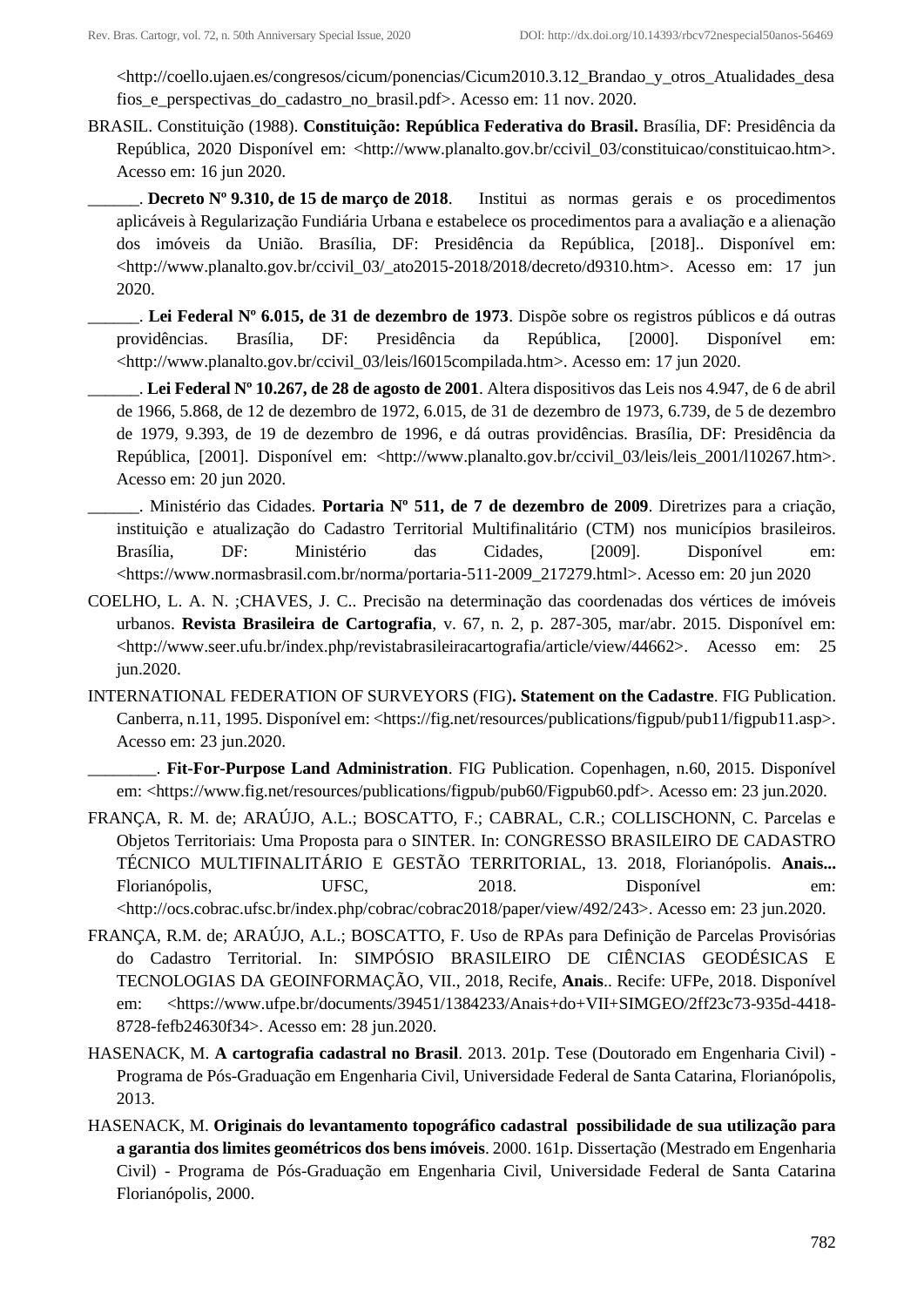- INSTITUTO NACIONAL DE COLONIZAÇÃO E REFORMA AGRÁRIA (INCRA). **Manual Técnico de Limites e Confrontações: Georreferenciamento de Imóveis Rurais**. [Brasília:INCRA], 2013a. Disponível em: <https://www.colegioregistralrs.org.br/wp-content/uploads/2013/10/Manual.pdf>. Acesso em: 20 jun 2020.
- INSTITUTO NACIONAL DE COLONIZAÇÃO E REFORMA AGRÁRIA (INCRA). **Manual Técnico de Posicionamento: Georreferenciamento de Imóveis Rurais**. [Brasília:INCRA], 2013b. Disponível em: <https://metrica.zendesk.com/hc/pt-br/articles/203840955-Manual-T%C3%A9cnico-de-Posicionamento-1%C2%AA-Edi%C3%A7%C3%A3o-da-NTGIR-INCRA>. Acesso em: 20 jun 2020.
- KAUFMANN, J.; STEUDLER, D. **Cadastre 2014:** A vision for a future cadastral system. FIG Publication. Rüdlingen, 1998. 1998. Disponível em: <https://www.fig.net/resources/publications/figpub/cadastre2014/translation/c2014-english.pdf>. Acesso em: 23 jun.2020.
- KLEIN, I.; GUZATTO, M. P. ; HASENACK, M. ; CABRAL, C. R. ; LIMA, A. P. B. ; FRITSCHE, S. ; REGINA JUNIOR, L. A. M. ; MOMO, G. F. . Rede de referência municipal para estações livres: Uma proposta de baixo custo e grande abrangência. **Revista Brasileira de Cartografia**, v. 69, p. 519-532, 2017. Disponível em: <http://www.seer.ufu.br/index.php/revistabrasileiracartografia/article/view/44346>. Acesso em: 26 jun.2020.
- LEIPELT, D.; ROCHA, R.; NIEVINSKI, F. . Análise preliminar comparativa dos currículos de Eng. Cartográfica e Eng. de Agrimensura no Brasil. In: IV SIMPÓSIO BRASILEIRO DE GEOMÁTICA. 2017, Presidente Prudente, **Anais**... Presidente Prudente: UNESP, 2017. Disponível em: <http://docs.fct.unesp.br/departamentos/cartografia/eventos/2017\_IV\_SBG/\_artigos/2017\_SBG\_CTIG\_p aper\_76.pdf>. Acesso em 11 nov. 2020.
- LUZ, L. A. da S. **Uma proposta para a precisão posicional no cadastro urbano brasileiro**. 2013. Dissertação (Mestrado em Engenharia Civil) - Programa de Pós-Graduação em Engenharia Civil, Universidade Federal de Santa Catarina Florianópolis, 2013.
- MELO, M. Breves anotações sobre o Registro de Imóveis. **Boletim do IRIB em Revista** , v. 327, p. 32-49, 2006. Disponível em: <https://www.yumpu.com/pt/document/view/12889177/breves-anotacoes-sobre-oregistro-de-imoveis-educartorioorgbr>. Acesso em 30 jun 2020.
- ORGANIZAÇÃO DAS NAÇÕES UNIDAS (ONU). **Fit-For-Purpose Land Administration**: Guiding Principles for Country Implementation. ONU: Nairobi, 2014. 132p. Disponível em: <https://www.fig.net/news/news\_2016/2016\_07\_gltnguide/fit-for-purpose-land-adm-guiding-principlesfor-country-implementation.pdf>. Acesso em: 23 jun.2020.
- PHILIPS, J. Breve histórico do cadastro de imóveis no mundo. **Revista de direito imobiliário**/IRIB, São Paulo: RT, n. 317, p. 14 – 19, jun./ago. 2004. Disponível em: <http://iribnet.com.br/revista/reserva/revista317/317.pdf> . Acesso em 30 jun 2020.

\_\_\_\_\_\_\_\_. Os dez mandamentos para um cadastro moderno de bens imobiliários. In: CONGRESSO BRASILEIRO DE CADASTRO TÉCNICO MULTIFINALITÁRIO E GESTÃO TERRITORIAL, 2, 1996, Florianópolis. **Anais.** Florianópolis, UFSC, 1996.

- SANTOS, J.C. dos; FARIAS, E.S. de; CARNEIRO, A.F.T. Análise da Parcela como Unidade Territorial do Cadastro Urbano Brasileiro**. Boletim de Ciências Geodésicas**, Curitiba, v. 19, n. 4, p. 574-587, dez. 2013. Disponível em: <https://goo.gl/KEzh6w>. Acesso em: 30 jun. 2020. http://dx.doi.org/10.1590/S1982- 21702013000400004
- SANTOS, S. D. R. ; ANTUNES, A. F. B. . O Cadastro Territorial Multifinalitário no contexto dos processos de Regularização Fundiária Urbana. **Revista Brasileira de Cartografia**, v. 72, n. 2, 2020.
- Disponível em: <http://www.seer.ufu.br/index.php/revistabrasileiracartografia/article/view/48360>. Acesso em 29 jun 2020. https://doi.org/10.1439 rbcv73/2n2-48360